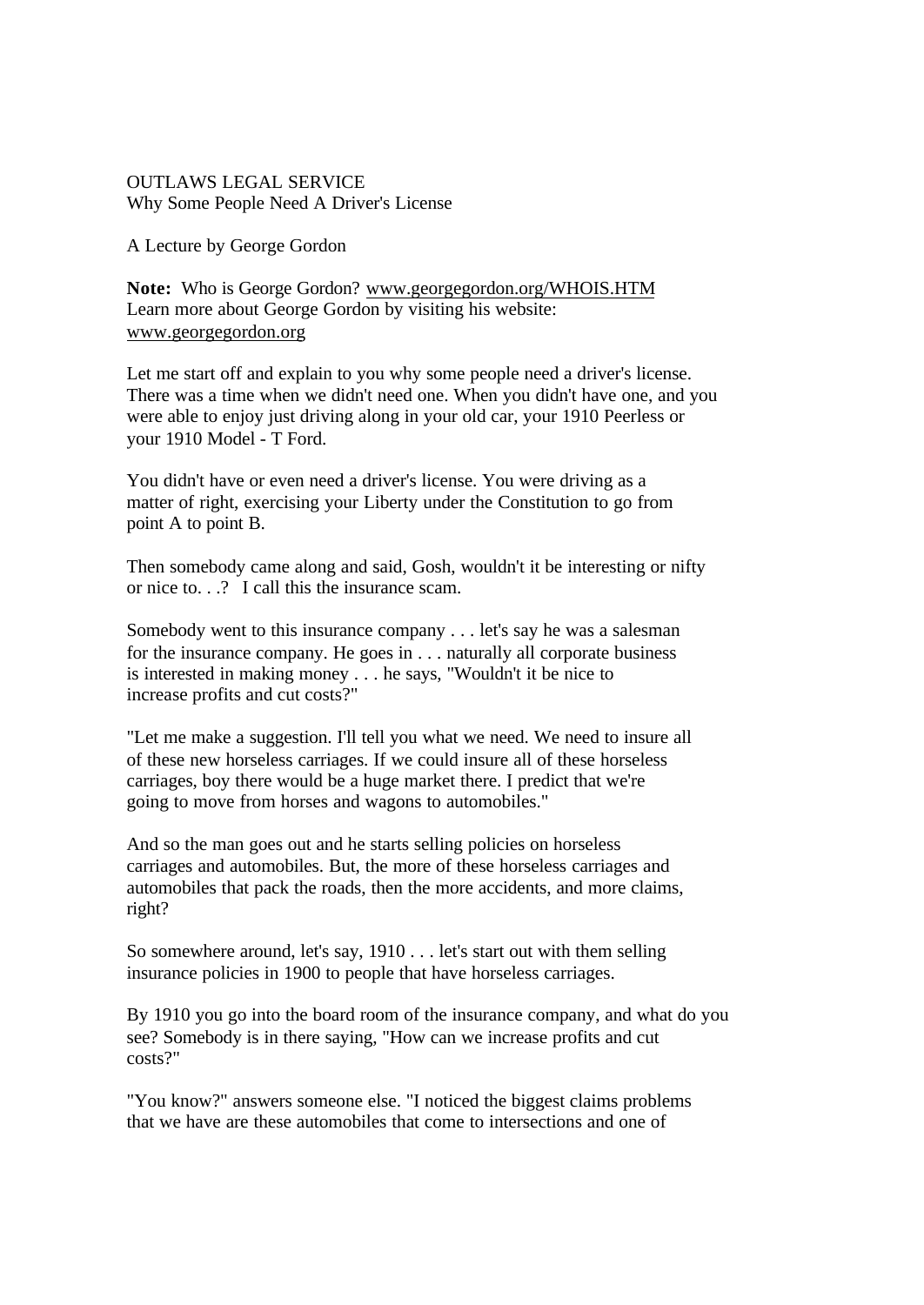them doesn't stop or doesn't see the other one and he goes into the intersection, and bang!, there's a crash in the intersection. I think what we need is the stop sign law."

"If we had a law that put stop signs at these intersections, I think that we could cut down on those accidents and that would cut down on the claims and losses at the insurance claims window, and that would cut our costs and increase our profits."

"Well, how are we going to effect that?" someone else asked.

"Oh, I know what we'll do. We'll go up to the legislature and we'll lobby these legislators up here and we'll show them a bunch of real pictures of death and carnage. We'll show them pictures of arms that are cut off by people that went through the windshield in these accidents. And we'll lobby and we'll tell them that for the health, safety and welfare of the people, under the police powers, we need these stop signs."

Pretty soon we've got stop sign laws.

Now, that cuts down on accidents there. But, what else do you need?

Well, about 1920, let's say, somebody comes in and they say, "How can we increase profits and cut costs?"

So the insurance industry says, "Gosh, that's interesting. Let's see. What's the biggest single thing that costs us money?"

"Well, these automobiles drive awful fast. So we need some traffic regulation. We've got to have a line down the middle of the road, and we've got to have speed limits, and we've got to have signs that show us curves, and we're going to call these 'traffic regulations.'?"

"Oh, how do we get those passed?"

"Well, we'll go to the legislature and we'll show them a lot of pictures of death and destruction and carnage on the highway. And we'll do it in the name of the people to protect the people's health, safety and welfare under the police powers. Oh, and we're doing it with the noblest of intentions."

So now you go up to the legislature this is the insurance industry they show them the pictures and they have the public hearings and go through all the processes and pass these laws called regulations.

Nobody objects too much to that and so pretty soon, somebody comes along and says, "How can we increase profits and cut costs?"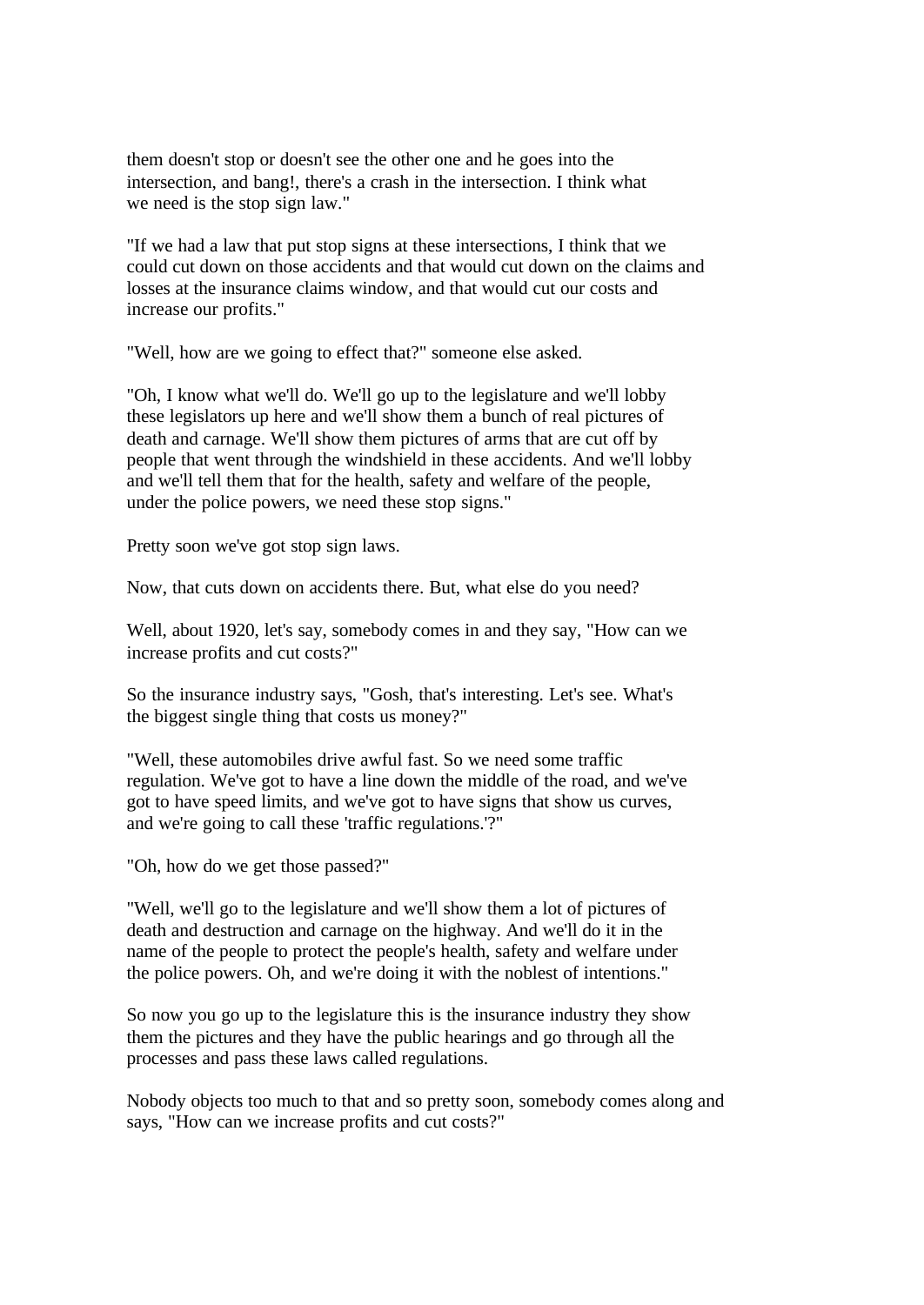"Well, we noticed that people between the ages of fifteen and twenty-five have the most accidents. Some of the highest rates of claims. So what we need is a system where we can keep records on these driver's. What we'll do is we'll propose a licensing law. And we'll claim that people that aren't licensed are a menace on the road, and that what we need is the licensing to establish qualifications for competency."

Who's going to argue about that? You don't want incompetent driver's out there on the road, do you? So, we passed the licensing law at some point in time and then we start to keep records.

What we'll do to get people to go down and get these licenses is, we'll lower insurance rates to licensed driver's and raise insurance rates to unlicensed driver's.

Well, ten years goes by and we come up to 1930, let's say, or something like that, and now we've got this uniform licensing law border to border, coast to coast. Now what we need to do is we've got to have stricter enforcement of the traffic regulations. So what we need to do is codify these, and call them misdemeanors, and we've got to dish out some punishment for these traffic offenders who are killing people by speeding and drunk driving and doing these violations of law. So we'll codify those.

Here again is your insurance industry going in to the legislature and they go through the hearings. They never do this in the name of profit to protect the claims window of the insurance industry they always do this in the name of health, safety and welfare of the people under the police powers.

"We're doing this to protect you, Mr. John Q. Public, from those drunk drivers out there. Those wicked evil terrible awful people."

So, somebody in the insurance industry asks, "How do we increase profits and cut costs?"

"The next step is, now that we've got everybody licensed, what we need next is a mandatory insurance law. The reason we need a mandatory insurance law is that there are these irresponsible people out there, and they drive their cars, and they run into people, and then they don't have any insurance, and they can't pay the medical bills, and they can't pay the hospital, and they can't pay for the damages they cause, so what we need is a universal insurance program. So what we're going to do is pass a law, and we'll put this in the traffic code."

Now let's take it a step further, you know, say about 1950 or 1960 somebody says, "Well, how do we increase profits and cut costs?"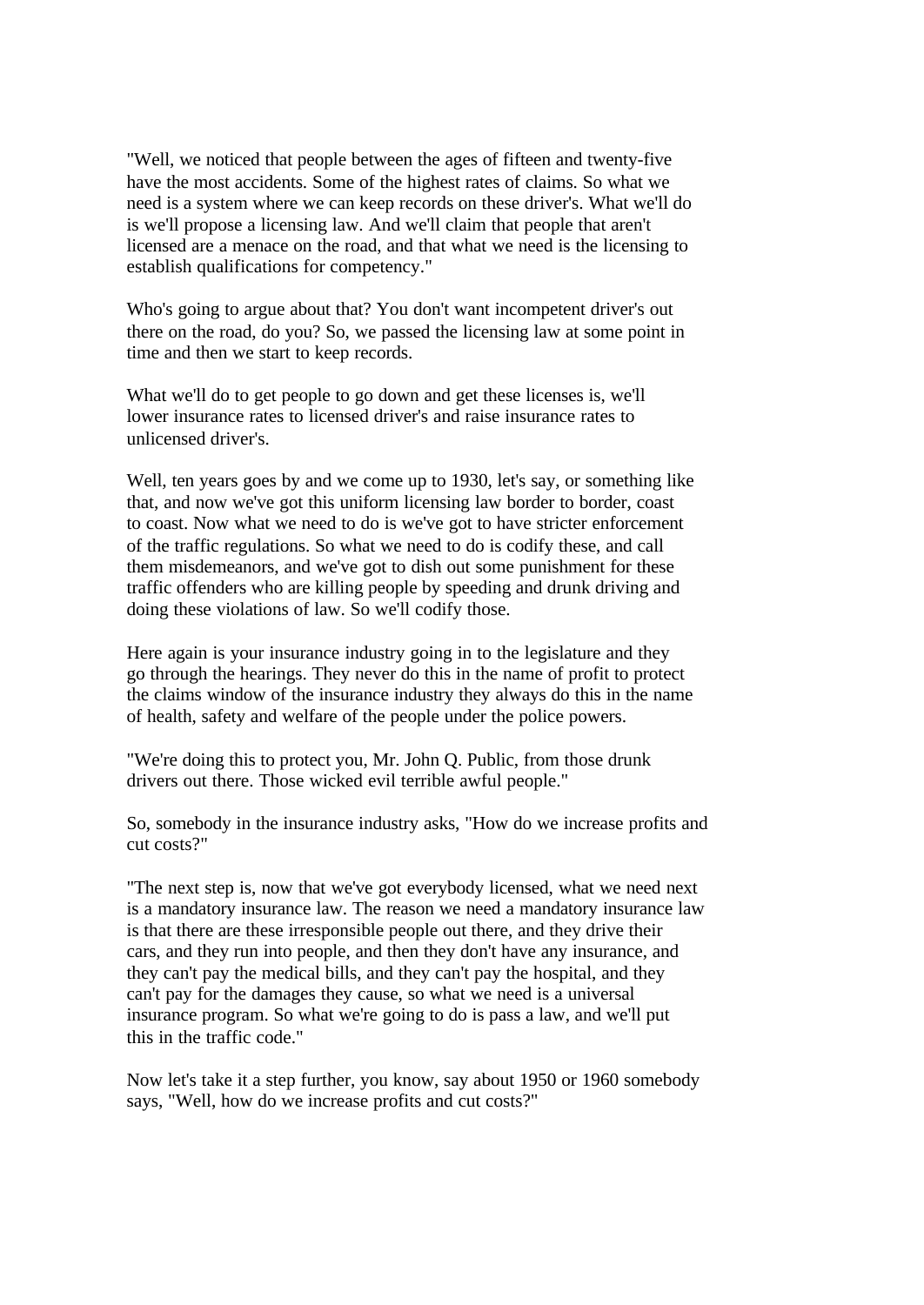"What we need to do is educate our youth. We need to take traffic safety into the public schools and have a driver's education program. We've got to get to these young people and teach them how to get a driver's license, how to register their car, how to get insurance. In other words, we've got to train these young people to be slaves when they are age fourteen."

And so you license the kid when he's fourteen, fifteen, or sixteen. You make the requirement to graduate from high school that they have this driver education, this driver training.

He gets out of school, you've never taught him anything about the Constitution. You never taught him any thing about rights versus privilege. So what we've got now is the perfect slave.

He's created and designed by his government to be a perfect tax-payer.

Now, if he violates or breaks any rules or regulations, what happens?

Oh, you take him into the traffic court and they fine him under a penal statute . . . under a contractual penalty for violating the terms and conditions of the contract.

Now, on our streets and highways today, we have a virtual police-state tyranny. That's a fact.

The police stop you. They can search your car. They don't need any Fourth Amendment warrant whatsoever. They can arrest you and throw you in jail for drunk driving and then you can worry about how you're going to prove that you weren't drunk, whether you are or not . . . and listen, I can categorize and tell you some of the most tear-jerking horror stories about people who've been entrapped, and charged with felonies, and thrown in the penitentiary.

Now, did they hurt anybody?

No. Nobody was damaged. Nobody was hurt?

But here they are in prison for drunk driving, maybe the second or third time, and the guy has never had an accident. And, I'm going to talk to you about that in a moment, and show you how that works.

The traffic court's sole function and purpose is to protect the profitability of the insurance industry. It isn't there for any other purpose.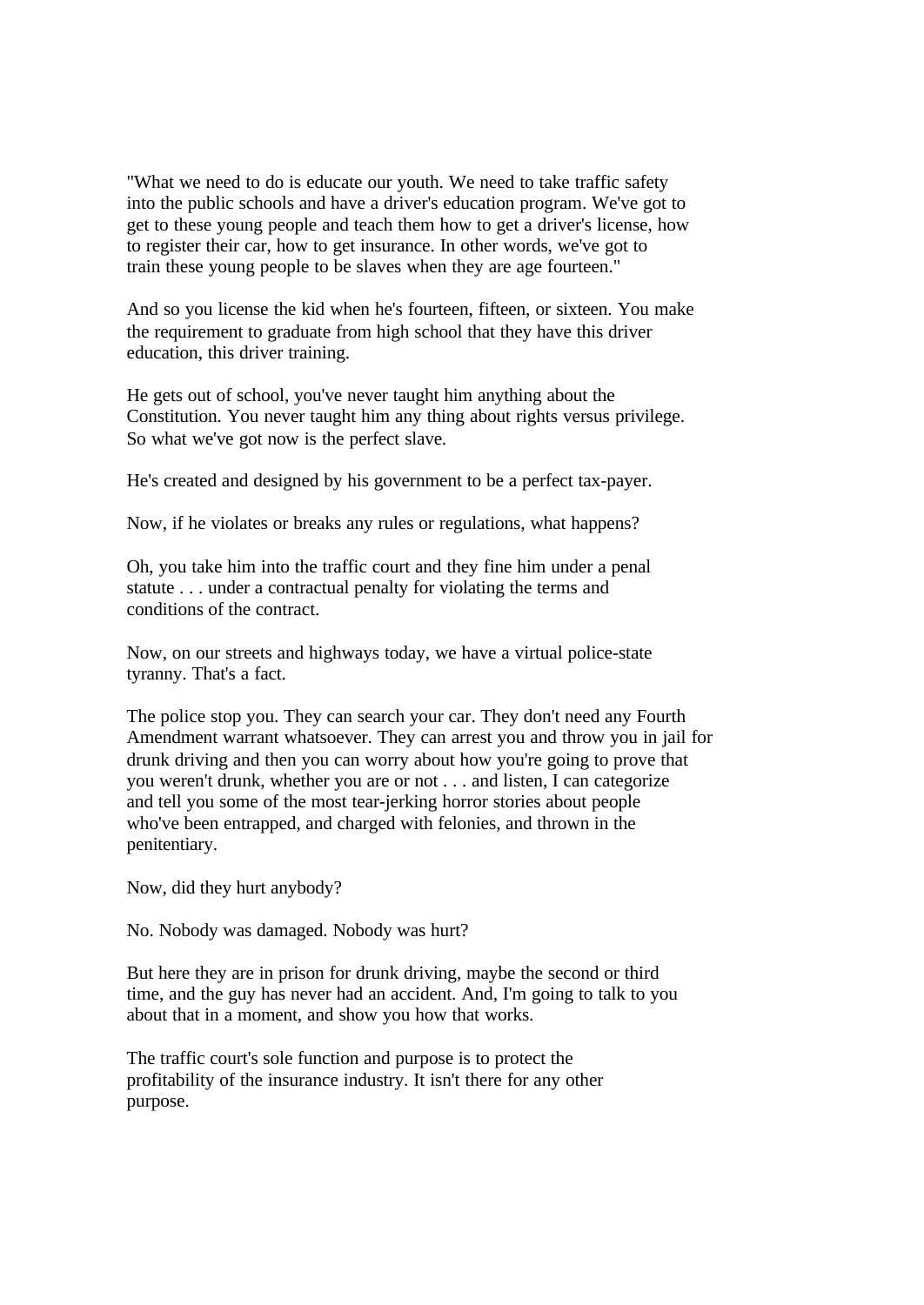Now the professed goals are always altruistic and magnanimous, and of course, we don't want people killed on the roads. And so we've got this big kick now that we're going to put all these drunk drivers in prison and I've got to lay this story on you, because when it comes to logic, reason and common sense, sometimes what I hear up here in my legislature just befuddles me.

Here are some statistics I heard up here in the legislature. I went up there, and here in Idaho, they're going to pass this strict drunk-driving law.

The second time you're caught drunk driving . . . I mean, you don't have to kill anybody, get in an accident or anything . . . just go get a few drinks in you and drive down the road, the policeman stops you, gives you a ticket, you plead guilty, pay a \$300 fine, come back . . .. Let it happen again and they're going to charge you with a felony. That's what they are proposing.

Here's what some of the testimony was about. This one lady get up and she says, "Now listen, there were 52,000 killed last year, and 26,000 or those deaths were alcohol related. We've just got to do something about these drunk drivers because I'm telling you they are just killing people, there's just carnage on the road, and we've just got to do something about these lethal weapons called automobiles driving down the roads with these drunks in them and these alcoholics, and these mean, wicked and terrible people."

So I listened to all that. I listened to eighteen people testify in two hours and a half, and every one of those people had a financial interest in alcoholism. There were non-profit corporations that did alcohol and drug evalua tions. There was the Attorney General, who is part of the law enforcement growth industry he has about fifty prosecutors who prosecute drunk drivers. Then there's the prison out here. They've got to warehouse these criminals and they've got beds to fill so that they've got guards to employ to guard those people out there. There's the insurance industry, of course. And the medical industry is interested in these drunk drivers also. They make money off of alcohol evaluation. Then there are these alcohol clinics where you go in and dry out. Not one drunk came in to testify. Not one!

I am sitting there just watching all this, and I think to myself, 26,000. I sat there for a little bit, and my mind works differently from bureaucrats. It works differently from politicians. And I'm sitting there and I'm saying, "Let me see if I understand this. For some reason we've got to pass legislation and call drunkenness a felony?"

Now, we're going to lock this guy up in prison for five years, that's right. A felony is five years in jail.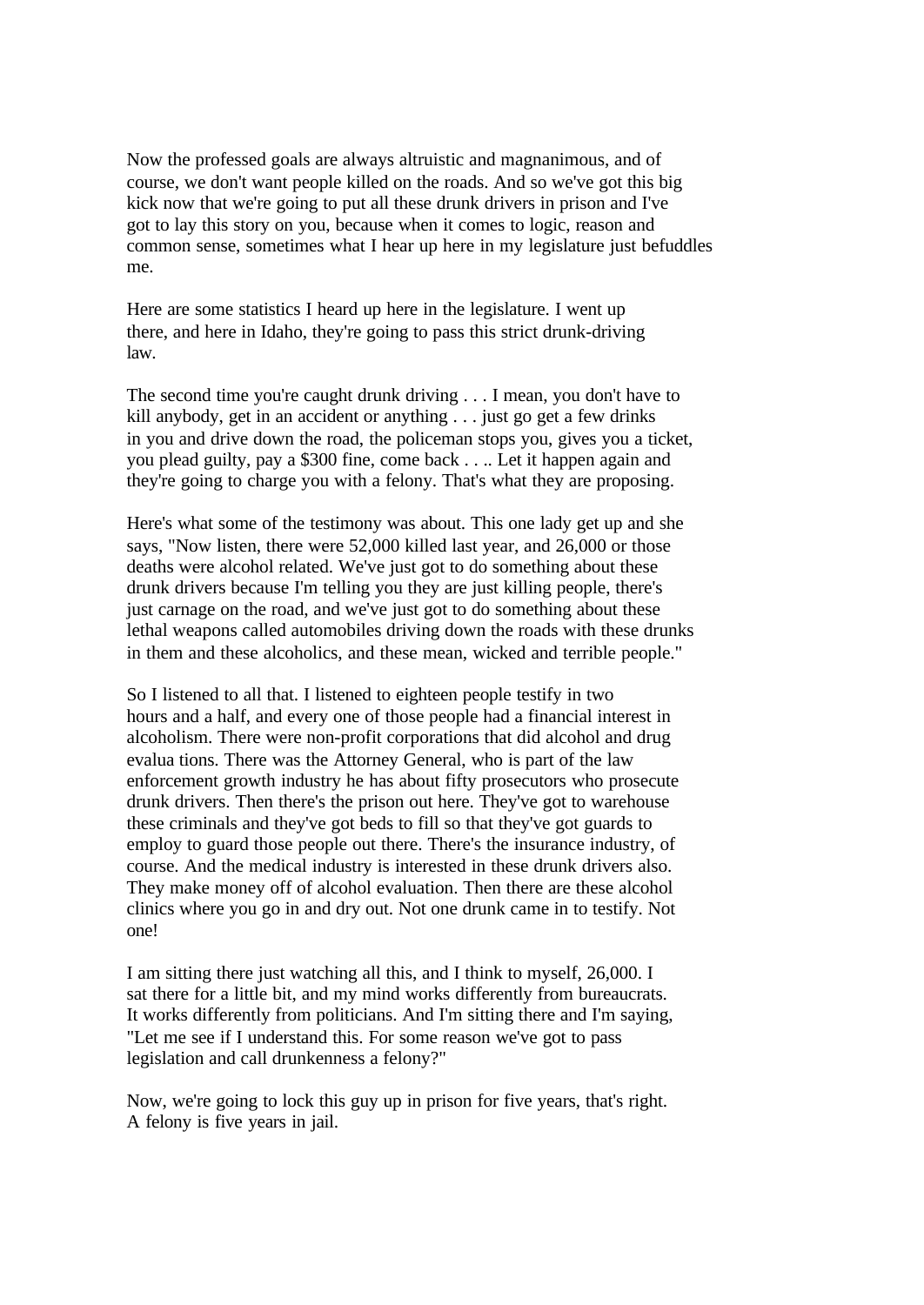Do you know what it costs to put a man in prison for five years? In Idaho?

\$15,000 a year. Let's see how much that is . . . fifteen, thirty, forty-five, sixty, seventy five thousand dollars.

My God! Do you understand how much money that is?

You've got this drunk out here and some of these people are testifying that alcoholism is an illness, it's a disease. And we're going to put these sick people out here in the penitentiary for five years, for seventy-five thousand dollars.

I'm saying, wait a minute. I could send that guy to Harvard twice for that kind of money and turn him into a medical doctor . . . or a lawyer, or something, for that kind of money.

Look, if I've got a guy driving down the road drunk and I wanted to get him off the road, why don't . . . instead of paying seventy-five thousand to lock him in prison, why don't we give him fifty thousand dollars and tell him to go to Brazil? We'd save twenty-five thousand and we'd get rid of the guy! We'd make money, and he'd be happier down there. He'd have fifty thousand to blow. He could practically retire.

OK. We've got to have law and order, and we've got to get these drunks off the roads; so we've got twenty-six thousand of them alcohol related.

I sitting there, and I'm thinking; my father was killed in a head-on traffic crash in 1970. I'll tell you, I was really upset about that.

This fellow crossed the center line of the road, about four thirty in the afternoon, in broad daylight, trying to pass a truck, and he didn't have enough clearance, and he ran right into my father and he killed him. My father went right through the windshield and broke his neck and it killed him. And I'll tell you what really galls me, the guy was stone sober! Didn't even drink!

It didn't help my dad any. It killed him.

So why do  $I \dots I'm$  sitting in this meeting and I'm listening to this diatribe, and I'm saying to myself, "Wait a minute. What is it? Twenty-six thousand were alcohol related. Well then twenty-six thousand were not alcohol related, are they?"

"Why don't we fund a study for the twenty-six thousand that are non-alcohol related and find out how many of the twenty-six thousand drivers that were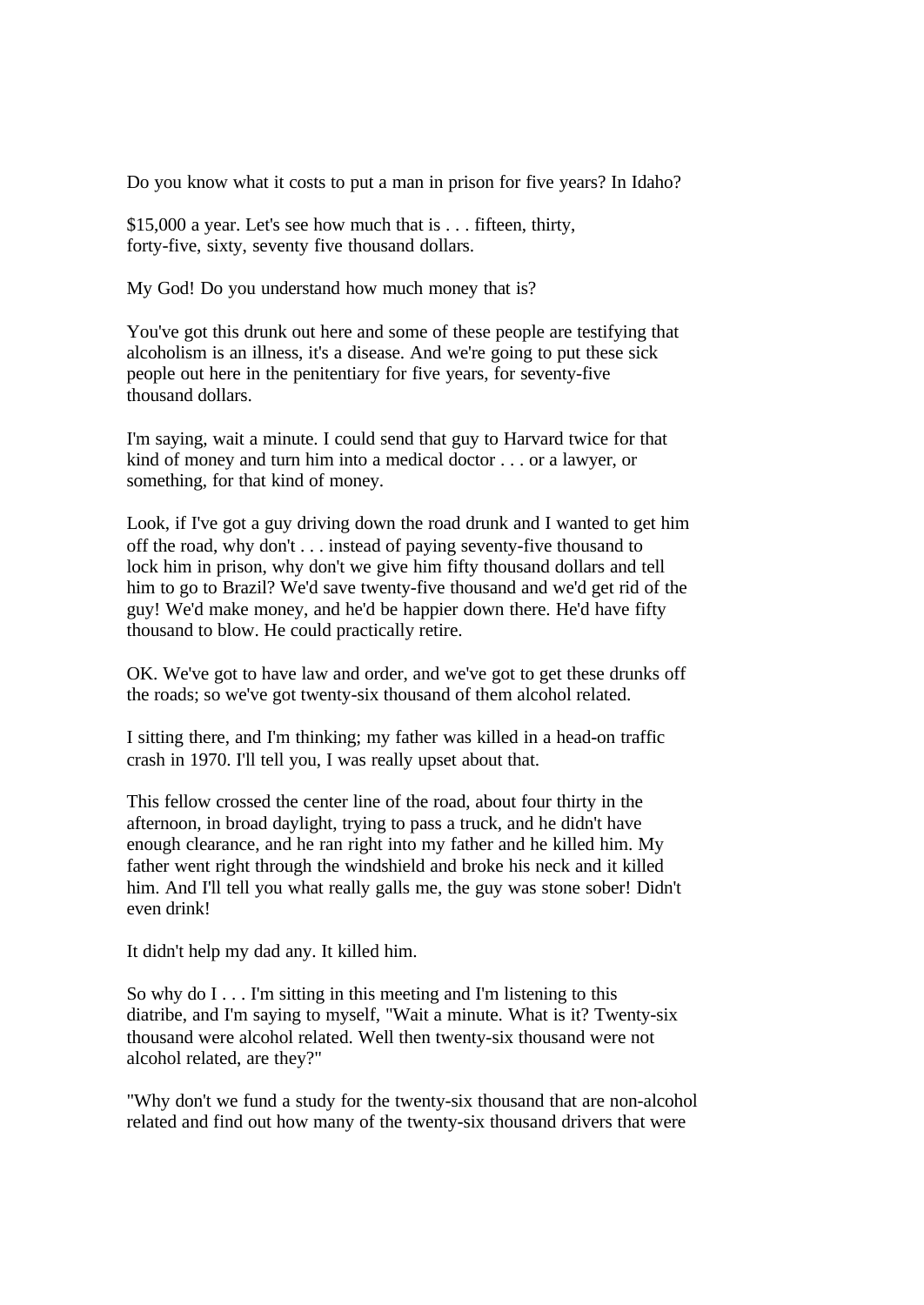not drunk had blond hair and blue eyes. And find out if there is a correlation between blond hair and blue eyes and traffic accidents and death on the highway?"

It makes about that much sense to me.

The one thing that was totally absent in all the testimony was, how many of those deaths that were alcohol related were caused by the drunk?

You know, there was a famous Supreme Court case came down in New Mexico about ten years ago. This farmer was driving down the road in his old pick-up, just bombed out of his mind. He was so drunk that he couldn't walk. That's probably why he was driving.

He had a bottle of whiskey about two-thirds empty in the truck bed tool box, and he's driving down the road and there's an accident, a head-on crash.

A doctor, his wife and his two children, from Houston, Texas, who were going on holiday to Los Angeles were killed.

The farmer survived.

That's the way it usually happens. The drunk survives and this wonderful family, this man and his wife and his two children were killed.

The problem here was that the doctor fell asleep, crossed the center line, and hit the farmer head-on.

Now let me ask you: Is that wreck, and are those deaths, alcohol related?

Oh yeah. You bet.

The farmer's drunk.

But is the farmer the cause of the accident, or is the farmer (who was drunk) the victim?

What none of these people tell you is, who has ever funded a study to find out whether or not drunkenness is the cause of the accidents that cost these lives.

They'll cite you a few cases where the guy is drunk, ran the red light, ran into this blond-haired, blue-eyed, twenty year old young woman just out of college, or whatever, and ruined her life, and how "we've gotta do something about this guy because it's the fifth time."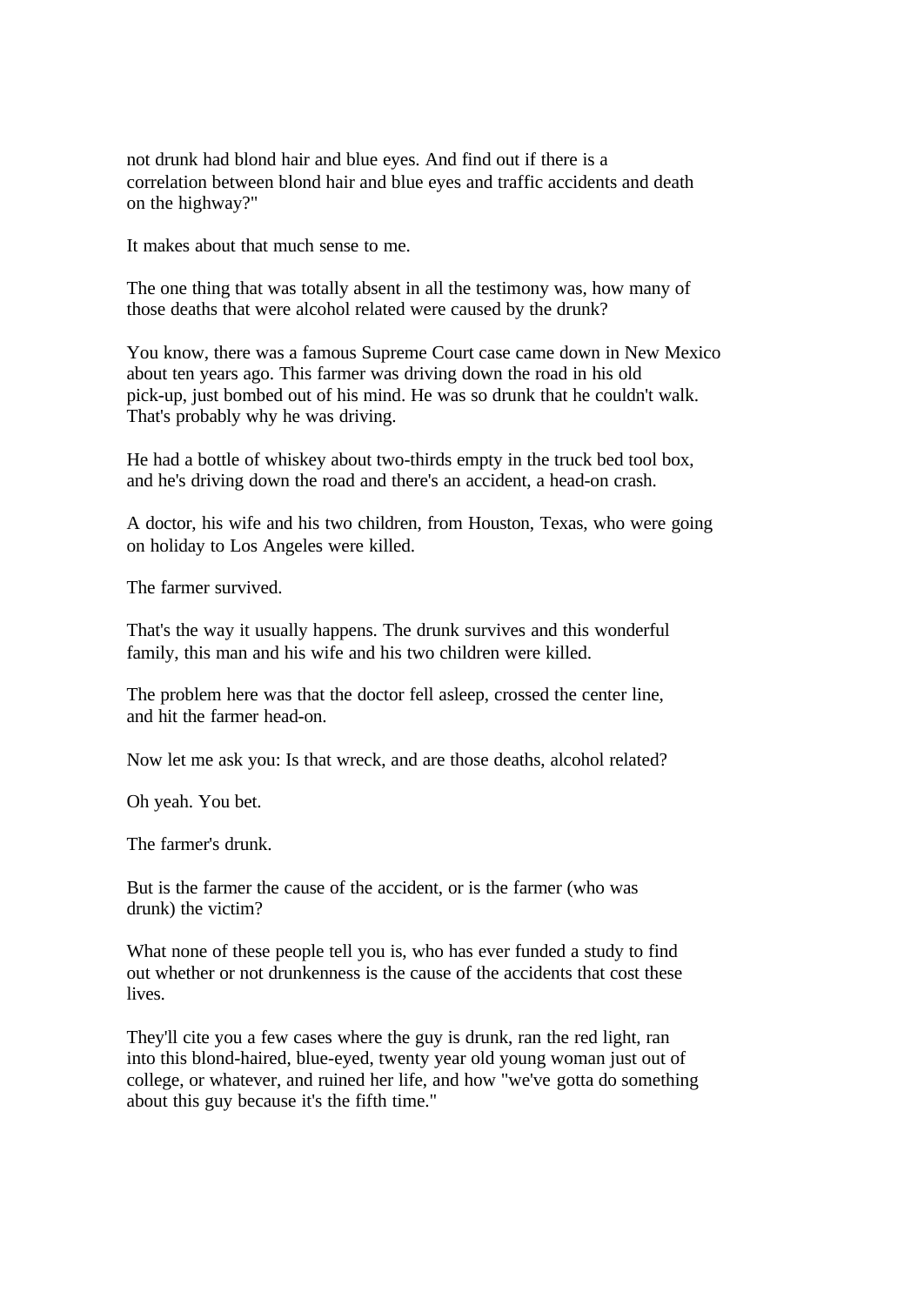Maybe so.

But, that's one out of twenty six thousand. There's still twenty-five thousand nine hundred ninety nine that we've got to analyze.

But for some reason we want to zero in on this one group over here.

Why do we want to zero in on one group?

To protect the claims window of the insurance industry.

I don't care if you drive down the road drunk.

My father never took a sober breath for the last twenty years of his life, and he never had an accident drunk. He had several wrecks sober and never had a wreck drunk.

Now I'm not sitting here telling you that you should drive drunk. I don't know whether you should or not.

I'm just telling you that I'm suspicious when I see people who testify before the legislature trying to get some kind of legislation passed, and they're sitting there railing against some particular group of people that have this or that particular financial motivation involved.

Listen, if you're running a non-profit organization in Idaho, and it's to rehabilitate alcoholics, these people work for these organizations. While the organization is tax exempt, the people who run them get their salaries and make their livings doing that, don't they?

Well, if they are getting their salaries and making their living doing that, then they have a financial interest involved, don't they?

John Q. Public, the average drunk, he doesn't make any money off of it so he doesn't go up a testify.

Oh. Now I see how that goes.

Let's carry this on a step further.

The purpose for having driver's licenses is to regiment all the people into a little group that can be regulated under the police powers, separate from their Constitutional rights.

Like I said, I'm not really concerned about you driving drunk.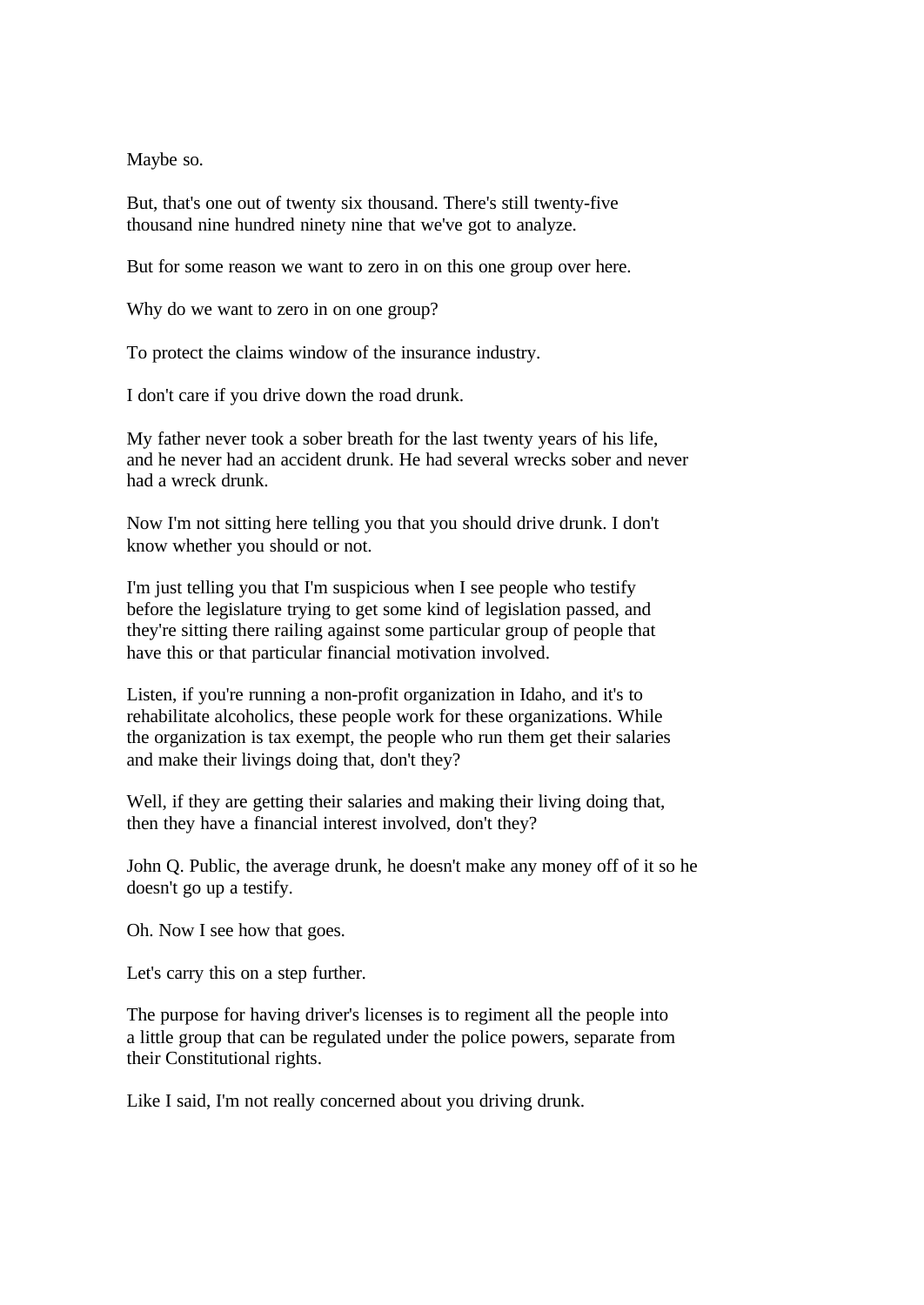I've only got a fifty percent chance of being killed if you're drunk. I still stand the same fifty percent chance of getting killed if you are sober. And I'm just as dead whether you are drunk or sober. It doesn't make any difference whether a drunk kills me or a sober guy kills me.

What you're going is creating this police-state environment giving the police these broad new powers to set up road blocks. I mean, these people are so off-the-wall when it comes to our constitutional guarantees, they're so emotionally involved in their religious philosophy, or their moral philosophy, whatever it is, that they want to set up road blocks to run all these drunks off the road.

I'll bet you there are more people that drink in this country than don't drink. If all of your people out there that drink don't want to be involved in this massive police-state gestapo-type society where we're just going to create this communist one-world government right here in our own land, for the sole purpose of eradicating drunks.

Well, let's think about that for a minute.

The insurance company probably has figured that if they could get rid of a certain number of drinking drivers, they may save a little money. I don't know who came in, but somebody came into the board room and said, "I'll tell you these drunks over here are costing us a lot of money at the claims window. What we need to do is do something about them." So the President and a few of them get out there and they start beating the tom-toms and then they start going to the legislature, and they start getting these laws passed.

Now, personally, I don't really care. I don't have a driver's license. I don't come under Title 49, so I don't have to be concerned about it. But, let me tell you that you licensed people out there better get real concerned about it.

If I'm concerned about you with your hundred dollar car running into my thirty-thousand dollar Porsche, I don't need any legislation to protect me from you. If I'm real concerned about it, it is up to me to go out and insure my thirty-thousand dollar Porsche against irresponsible people who do not have insurance . . . who are poor and cannot pay for my thirty-thousand dollar Porsche.

And if you are the poor guy, and you've got the hundred dollar car, are you really concerned about my thirty -thousand dollar Porsche crashing into your '62 Buick Skylark and wrecking it? You just go out, pay another hundred dollars and buy another car, right? You're not real concerned about it. Besides that, if I've got a thirty -thousand dollar Porsche, and the wreck's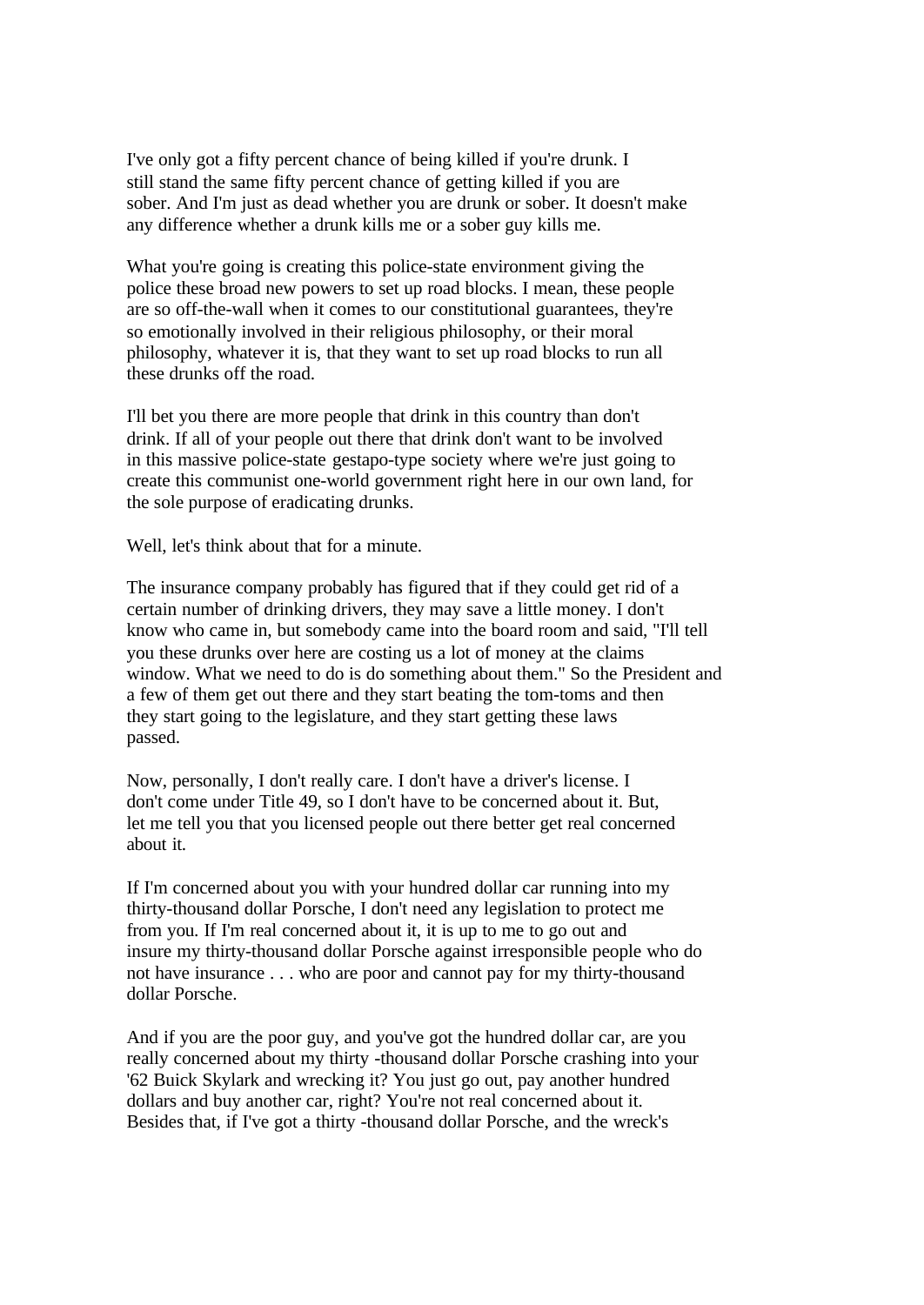my fault, I probably have a hundred dollars and I can pay you, right?

I don't where this logic of theirs comes from, but we citizens don't go out buying insurance policies for other people, or compelling them to buy insurance policies, for fear that when they die they might leave their family on welfare, do they?

If the government can compel you to buy an insurance policy, can't they compel you to buy a water bed, or compel you to buy a certain type of carpet, or compel you to buy a TV set . . ..

The government cannot compel you into a contract against your will and over your objection, pursuant to Article I, Section 10 of the Constitution.

Well how do that do that by statute under Title 49 in the traffic code?

That's easy.

You volunteered to do that. You've got a driver's license in your pocket.

How can the government come in and tell you that you've got to get a permit, and that you've got to build your house in a certain way by a certain method? That it's going to be inspected, and you're going to be regulated, and that if you don't do that you are a criminal and they're going to put you in jail?

I don't know.

A fellow went to jail for five days for building his own house without a building permit.

Was there ever a time in America when you could go out a build something on your own property, and you didn't need your government's permission?

Yeah, there was. It was when the citizens were responsible for their actions .... and not someone else.

When you are ready to become responsible for your own actions, then you can be free. Because incompetent people are not responsible for their own actions, are they?

An incompetent person has a guardian, doesn't he?

Don't your children at ten years old have a guardian. Don't you tell your kid that he'll come in at eight or nine o'clock at night, and if he doesn't, there is a penalty here called a belt which will be applied until he can get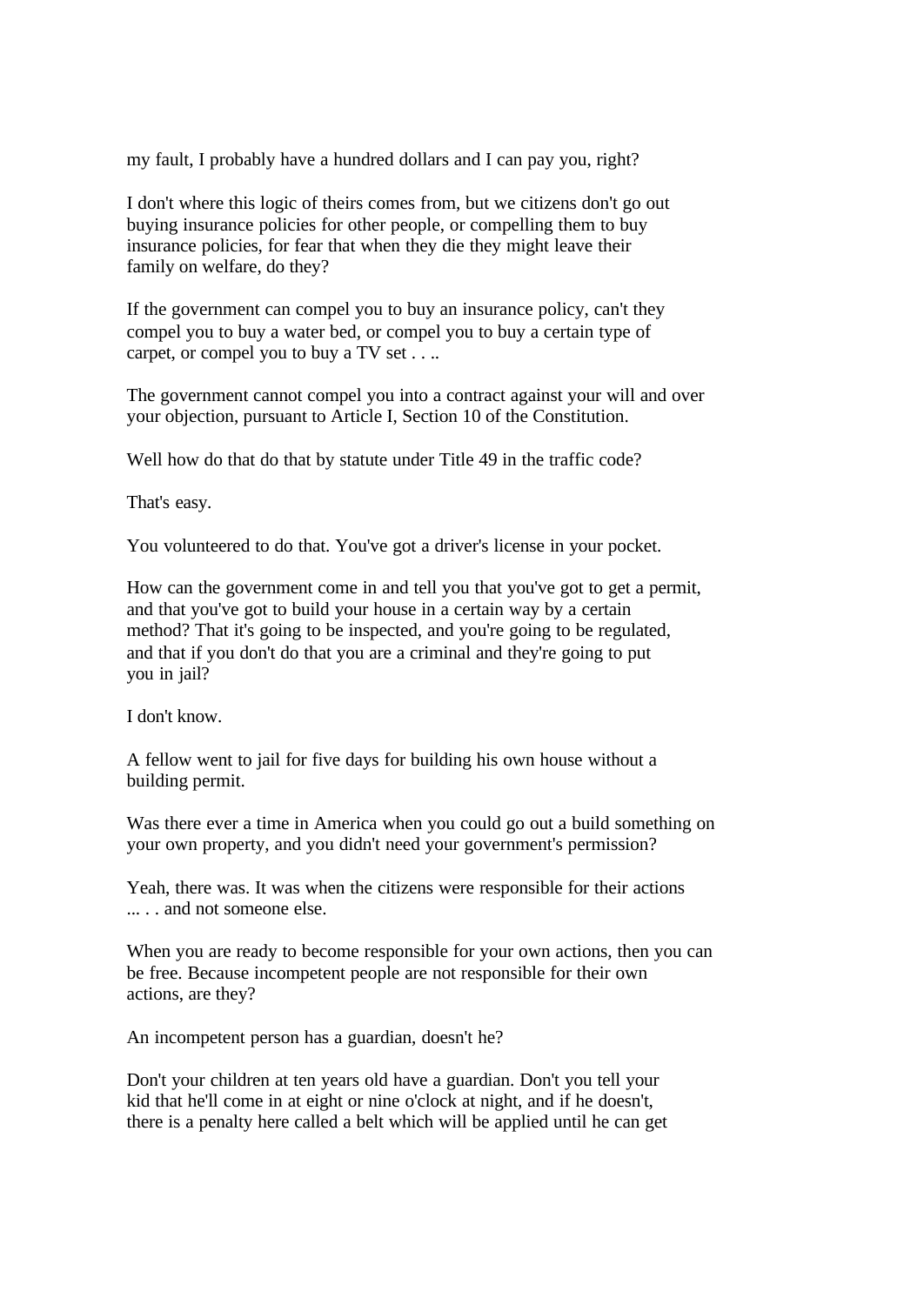## straight.

Do you know that in America today, we have a police-state environment that we Americans bought and paid for? The Poles and the Chechs can complain about their slavery being imposed upon them at gun point by the Russians, but not us Americans.

We didn't have anybody come over here with a gun and force us to go get a driver's license or tell you to go get a building permit or compel you into this mercantile equity. We volunteered for it. We bought and paid for it. We went to the insurance company and paid them dollars and cents to take our freedom from us.

Now, let me show you how this words with Garrett Truck Lines. I like to talk about Garrett because they come in and out of Boise, and they are pretty much all over the United States.

Here's how mercantile equity works. Outside here we have what's called a right-of-way. That's the road. That belongs to the people.

Garrett is a paper entity. Garrett is a corporation, and they have no natural inalienable rights.

So, when Garrett wants to use that road out there, remember the sovereign peoples representative is the legislature, the legislature created Garrett as a corporation and Garrett is using that road for profit and gain, aren't they? They are using it in privilege.

If they use it in privilege, they have to pay us, the sovereign citizens, a tax for the privilege of using that road in interstate commerce.

We the citizens own it. We don't have to pay for it. We own the thing. We don't want to pay for something that we already own, do we?

You don't pay to park your car in your garage. You pay to park it in somebody else's garage because that's a privilege. But to park it in your own garage isn't.

When Garrett uses that road, it's a privilege for them and they pay tax on it.

Well, let's go back to about 1900.

When a man owned his house, he owned the land. He owned his car. He didn't have to pay tax on it. He owns it in fee simple or alodial absolute title.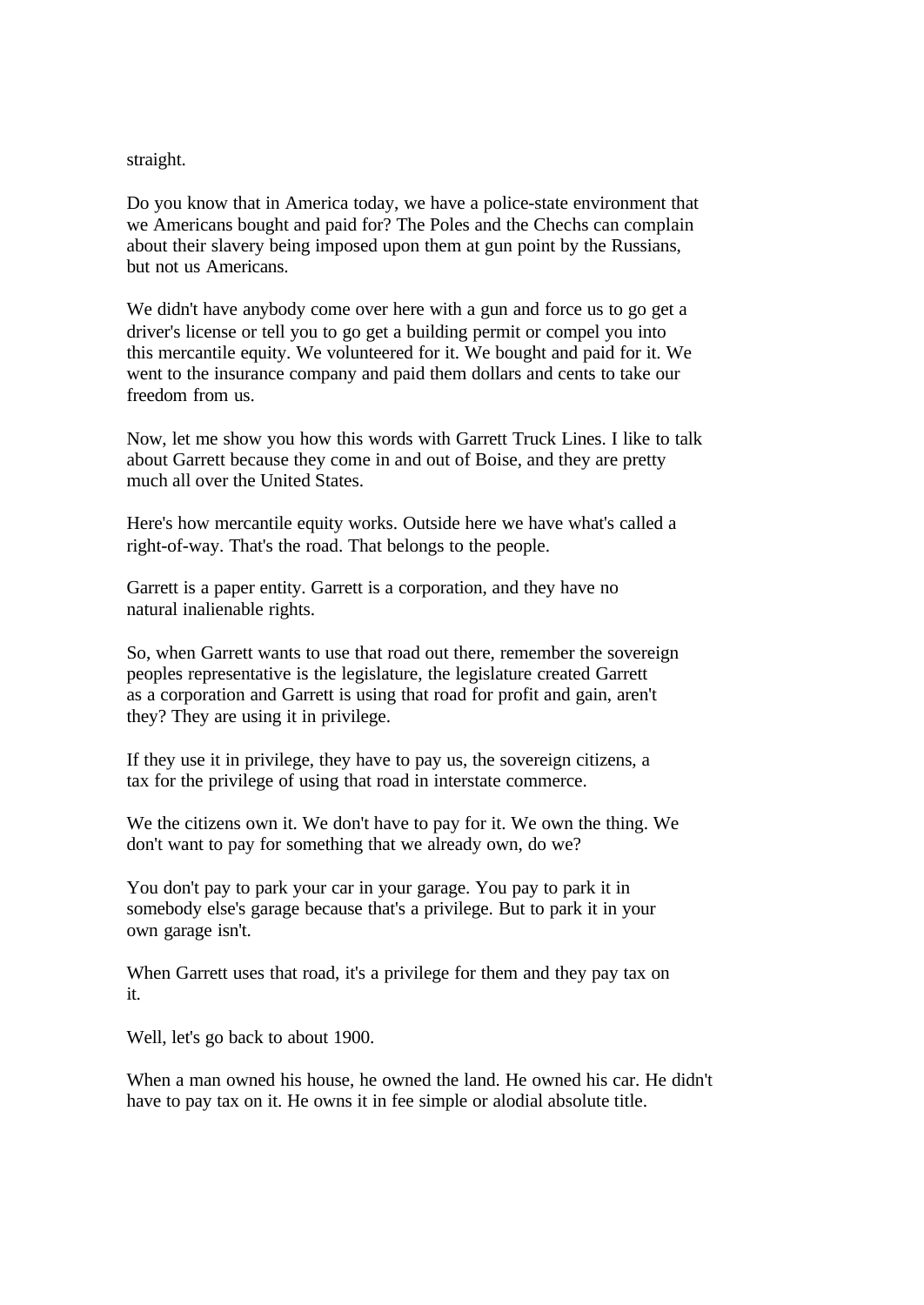Today, we don't know many people that do that. People live now in equitable interest. They don't own their homes, they own an equitable interest in them. They call themselves home owners, but that's a misnomer.

I don't know of very many actual home owners.

When I was a youngster, nearly ten years old, almost everybody I knew owned their own home. I mean that house was bought and paid for.

In 1940, three thousand dollars would build a nice three-bedroom house. When the man got three thousand dollars, he went out and built the house, and he owned the thing in fee simple.

Now, we don't do that. Today, we put three thousand down, of our inflated Federal Reserve notes, and we mortgage that property for thirty years.

Well, corporations have no rights and corporations can be taxed for the privileges, and those are called excises taxes.

So the bank owns your house, or the mortgage company, or whoever owns it, and by contract they pass that tax on to you.

That's right, when you signed that contract for thirty years, you agreed to pay the property taxes and you agreed to insure the house for the entire time, and if you don't, then the bank just does it for you and they add that on to your payments, don't they?

The same thing on the highways. We don't own our automobiles, so therefore GMAC owns your car, and the legislature that has passed traffic laws, rules and regulations governing the use of automobiles. Well GMAC doesn't have any rights, and so the statute says that the car has to be registered, has to be licensed, and only licensed drivers can drive it.

Go to Hertz and try to rent a car without a driver's license, and see if they'll rent you a car.

Why is it that only a licensed driver can drive a Hertz car? Well, because the statute says so.

Now those statutes attach to each and every one of those corporate entities. Every one of those persons in mercantile equity have to obey the statutes.

You go down and you buy the car from the Ford dealer. The Ford dealer then sells the paper to GMAC. You've agreed in this contractual agreement that you'll obey all the rules and regulations and laws, etc. So you have to be licensed, the car has to be registered, and you also have to carry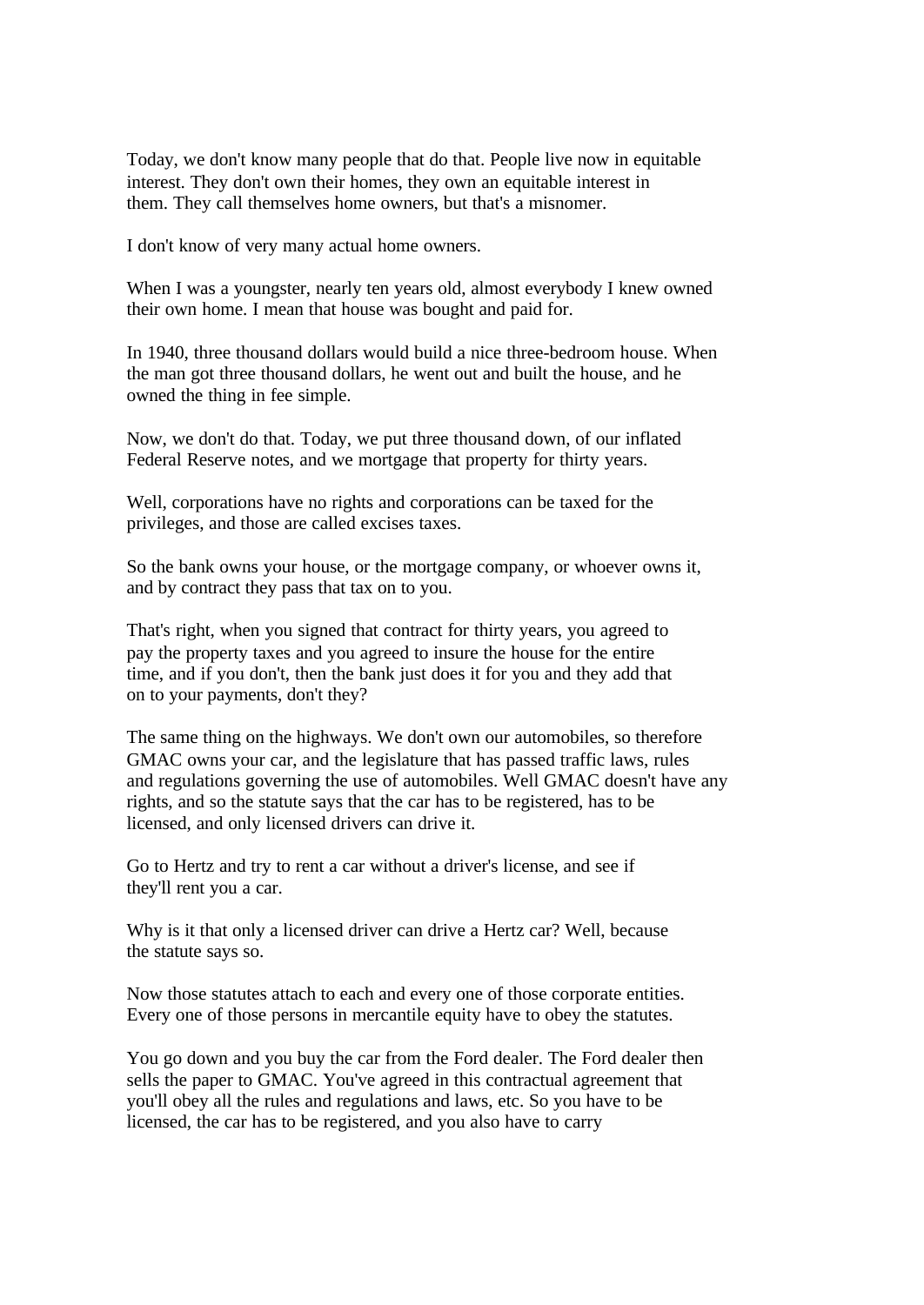insurance. And that's all it attaches to.

They cannot tax a right. The power to tax is the power to destroy.

They can tax Garrett right out of existence, and there is nothing they can do about it.

But you can't tax the individual out of existence because the individual is a sovereign. The individual has natural inalienable rights guaranteed by the common law under the constitution.

So don't you see what happens to you?

You go down and you buy the car. Now, by contractual arrangement, you have given up your constitutional rights for a privilege under mercantile equity. Now you come under the statutes because the corporation, through its contract, has imposed it upon you.

We have our government out here licensing free and natural persons as well as corporate persons. You don't have to be, but nearly everybody has volunteered.

Now the poor policeman's out here trying to enforce the law. Look at his problem from his perspective. He's been to the government school. He doesn't understand the constitution or inalienable rights. All he understands is statutes and law. Police regulations. The guy's been in the army, he was in the Marines for a few years, and maybe he was an M.P., and all he knows is, "Sit down and shut up?" "Do this, do that, jump up, come here" and all that. He doesn't understand freedom. He's been a slave his whole life. That's all the military service is, voluntary servitude. You get in there and you sign the contract, and there you are at the Captain's Mast there on the bridge of the ship. Here's the way that comes down.

You have two crewmen down in the engine room and they have a fight. Do they have any constitutional rights on the high seas? That's Admiralty jurisdiction, you take them up to a Captain's Mast. He just sits there and says, "Well who started this fight?" And he asks questions.

Are their any Fifth Amendment rights? Are their Fourth Amendment rights? No.

He just says, "I'm confining you fellows to quarters and I'm going to fine you so much, and blah, blah, blah." That's the end of the argument.

Well what happens when a passenger on a ship gets into a fight with one of the crewman, and they haul the passenger and the crewman up to the Captain.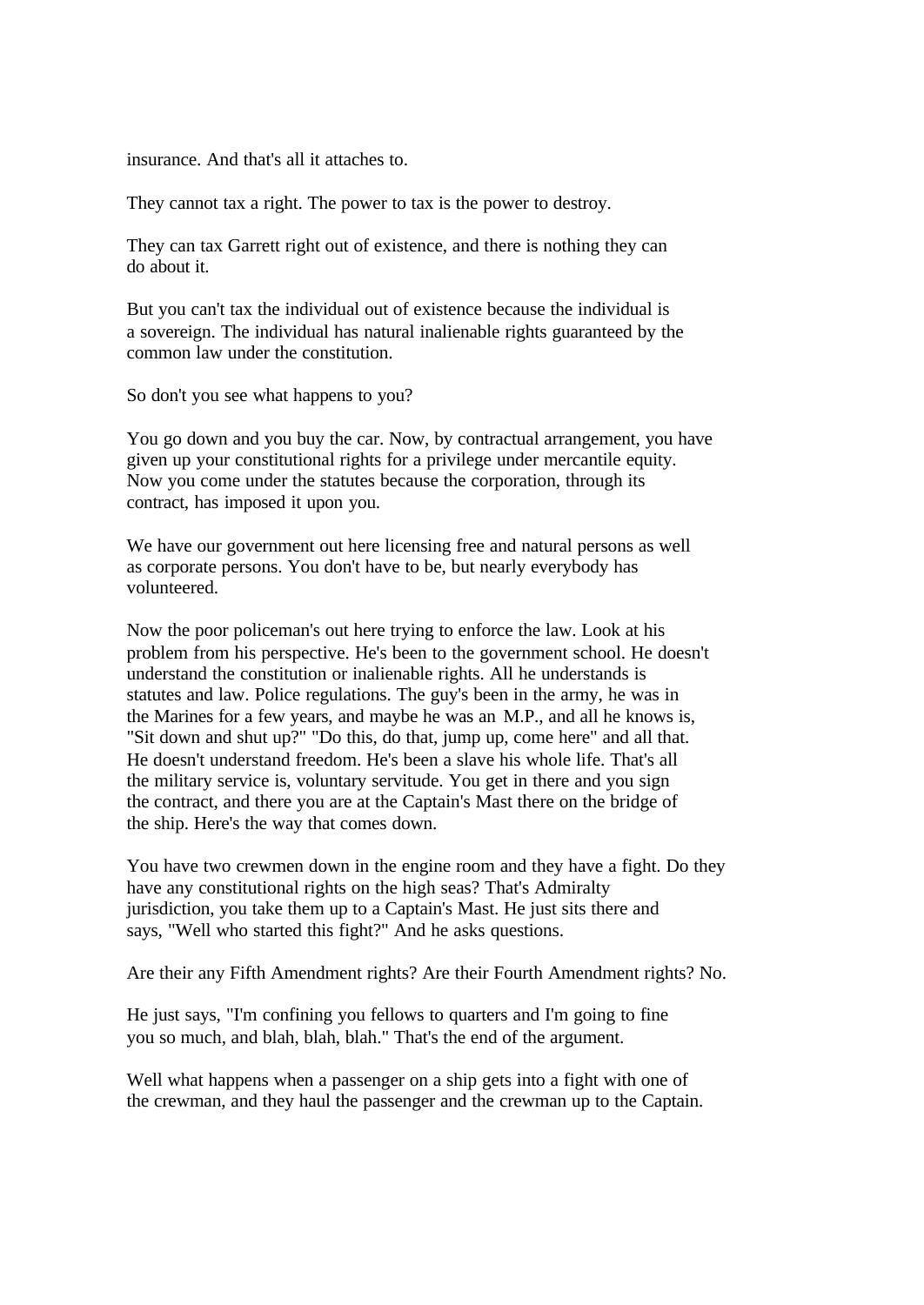Well, if they haul this particular passenger up, I'm going to say, "Excuse me, but you've got a problem here. I'm not one of the crew. I'm not one of the fellows you have jurisdiction over. You don't have jurisdiction over me. I'm challenging your jurisdiction. I'm a paying passenger. I'm a sovereign. You put me off at the next port and we'll talk about common law rights."

And that's where you are on the road.

You see, Garrett has to stop at the port of entry. Garrett trucks, and all these others trucks that are operating in interstate commerce for profit or gain, using our roads, have to pay tax.

Let's try this on to the independent trucker. The independent trucker takes five thousand dollars, he goes down and he puts five thousand down on a truck, and now he owes GMAC, or somebody, a bunch of money, doesn't he?

He doesn't own that truck in fee simple .

Now he needs a load, right? So he goes down here to a broker and he goes out and he gets a job to haul stuff.

He goes over to the, let's call it, Acme Lumber Company, and with a bill of lading, he takes a load of lumber from Idaho, and he's going to take it to Texas. So he's going to act in interstate commerce. He has a letter of privilege for profit or gain to use the roads.

Don't we have to control him? How do we know that he's not going to steal the lumber and run to California and sell it?

Article I, Section 8, gives Congress the power to regulate interstate commerce. And here's a fellow that acting in interstate commerce for profit or gain, and he's regulateable. And he'd better stop down here at the port of entry, and he'd better clear, and he'd better pay duties, and he'd better pay his taxes, and he better not be overloaded, and if he is he's going to go into the "Captain's Mast" or summary proceedings. He has to be licensed. His truck has to be licensed. He has to have insurance.

We know how that works. It works that way day in and day out, doesn't it?

How would a man operate, then, if he wanted to PRIVATELY operate in the trucking business from Idaho to New York?

Here's the way it works.

The Constitution hasn't changed. The Constitution is still in force and effect. What we have to do is we have to correct our status to that we're no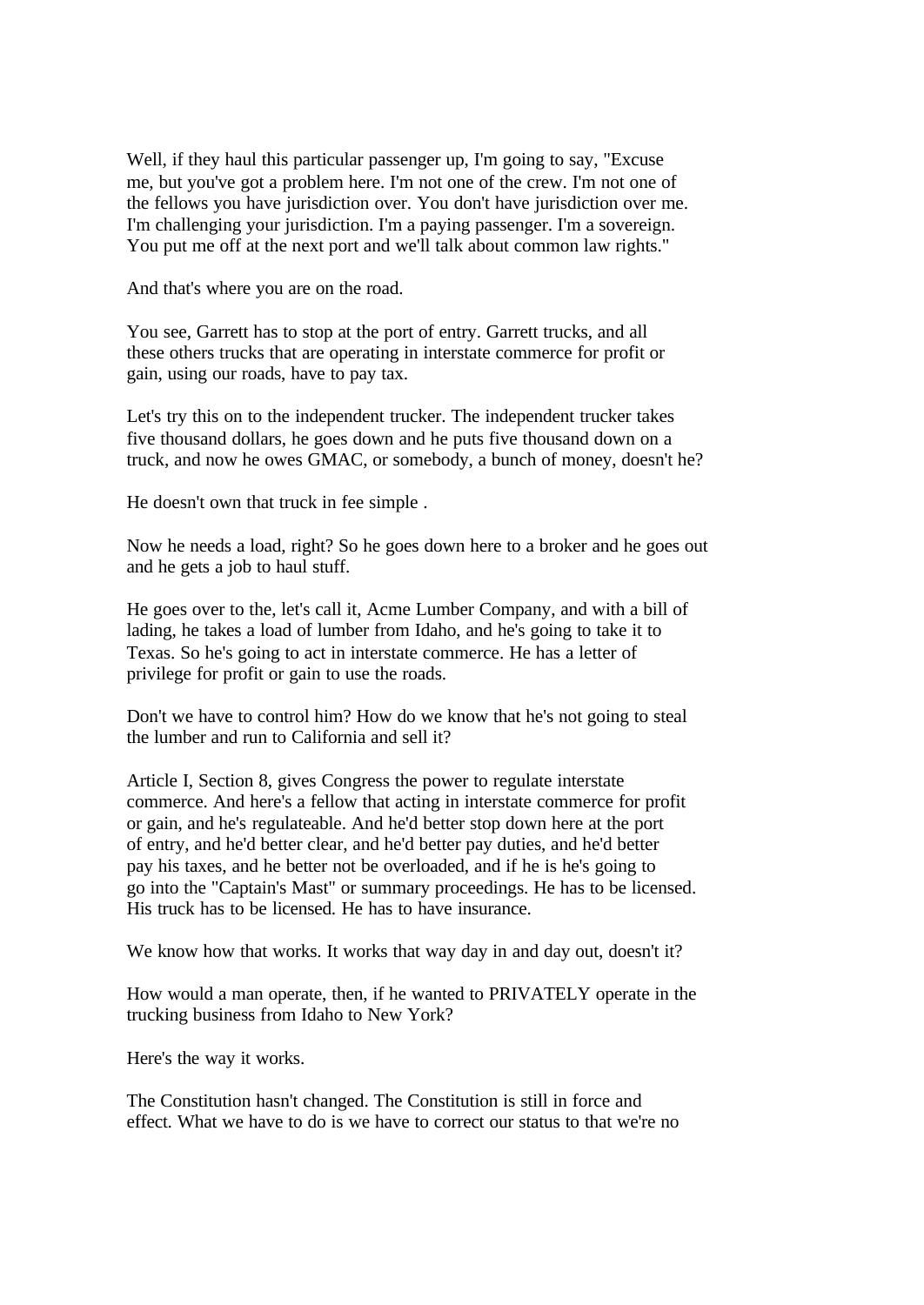longer servants in bondage to free men who are responsible for their actions.

Here's the way that works.

You go down here and you buy a truck, and you pay cash for it, and you own it, and you throw the license plates away.

Now you're claiming to own this thing in alodial fee simple.

Now if you've got a driver's license, turn it back in by affidavit and stop driving as a matter of privilege and start driving as a free man as a matter of right.

Now you've got no driver's license. You don't owe any money on the truck, so you're not affecting any corporate entity in any way.

Don't insure the truck, because if you insure the truck, then the insurance company is the master and they're responsible for your actions. You've got to be responsible for your own actions.

Now you go down and you want to haul a load.

Oh, oh. Are you going to go over here to the lumber company with a bill of lading and haul that lumber? Uh huh. No. You can't do that.

What you do is you go over and you tender or you pay properly in full for the lumber. Now you own it.

You own the lumber. You own the truck. And you own the road.

Can you drive your truck, with your property on it, on your road?

Well certainly you can.

Can you drive it in the several states?

Absolutely. You can drive it in every state in the Union.

Can you do it for private business?

Absolutely. Take that load of lumber over to Los Angeles or Houston and sell it, and convert it to something, and go down and buy another load and come back.

You can do that.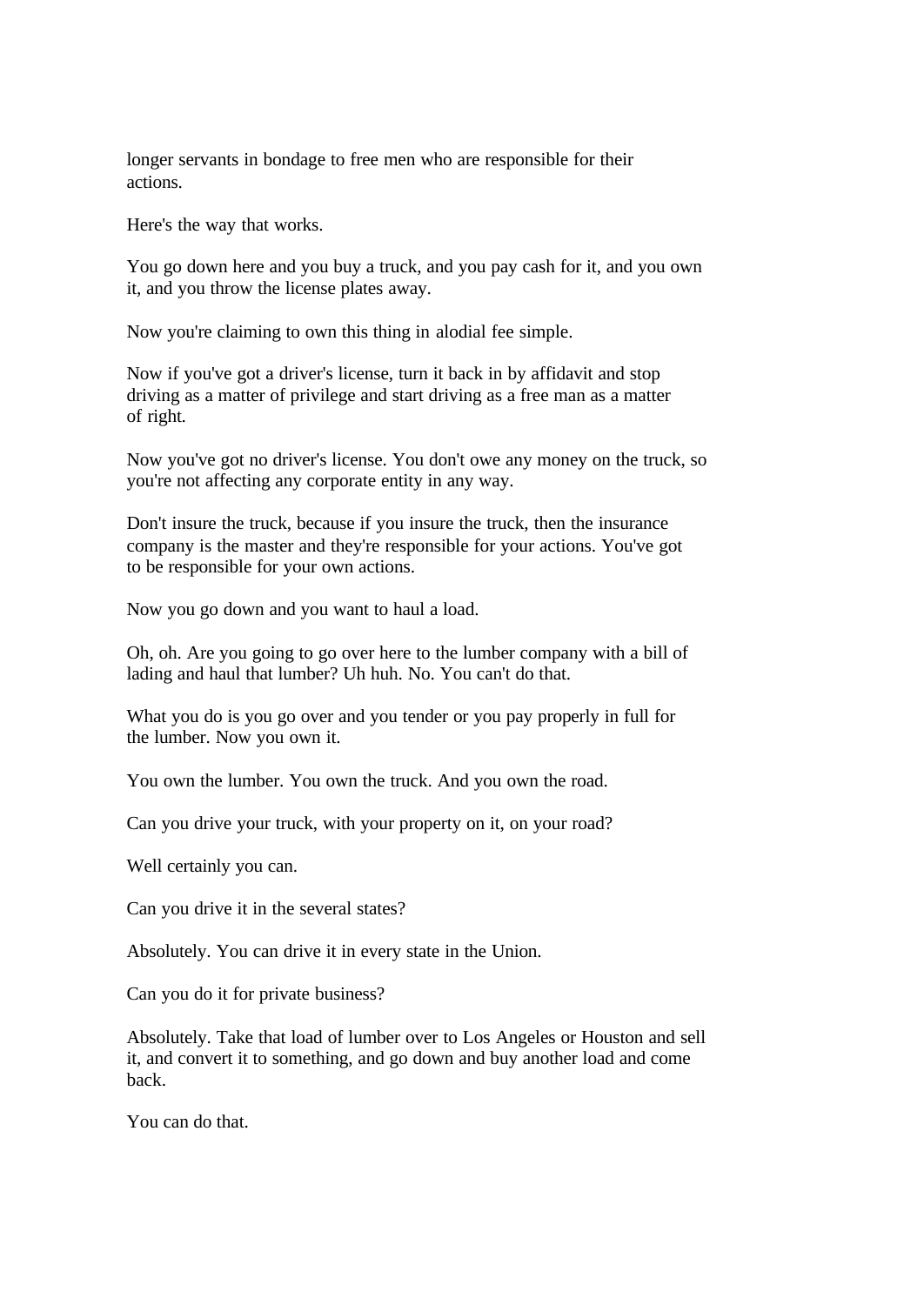That's what I do.

Do you know of any people who do that?

Well I don't know of any either.

If you're a truck driver out there and you've been complaining about this police-state environment, if you want to operate as a free man you have to be prepared to be responsible for your actions.

If you think about it for a moment -- If the insurance company is responsible for your actions, then you are affecting a public interest, and if you affect a public interest the police powers can come into play, and if the police powers come into play, then you're going to be regulated  $\dots$ and you're going to be taxed.

Now I want to tell you about the Toby story.

This is an interesting and a true-to-life characterization of the way our constitution works, the way it has worked in the past, and the way I hope it continues to work in the future.

Remember the story of "Roots"? It was on TV.

Here was a fellow who was a natural person with inalienable rights living in his own land and his name was Kunta Kintay.

He exercised all the rights of sovereign. He owned property. He was accepted within his community. He wasn't a slave. He wasn't obligated to anybody. He got up in the morning, he went out, and he came and went as he pleased.

Then, he got captured.

He became a part of the spoils of war, taken to a new land, his name changed from Kunta Kintay, the sovereign free man, to Toby the slave.

Toby then was sold to the master.

Look up the word slave in Bovier's Law Dictionary and you'll find that a slave is a person.

A corporation's a person.

A natural Citizen is a person.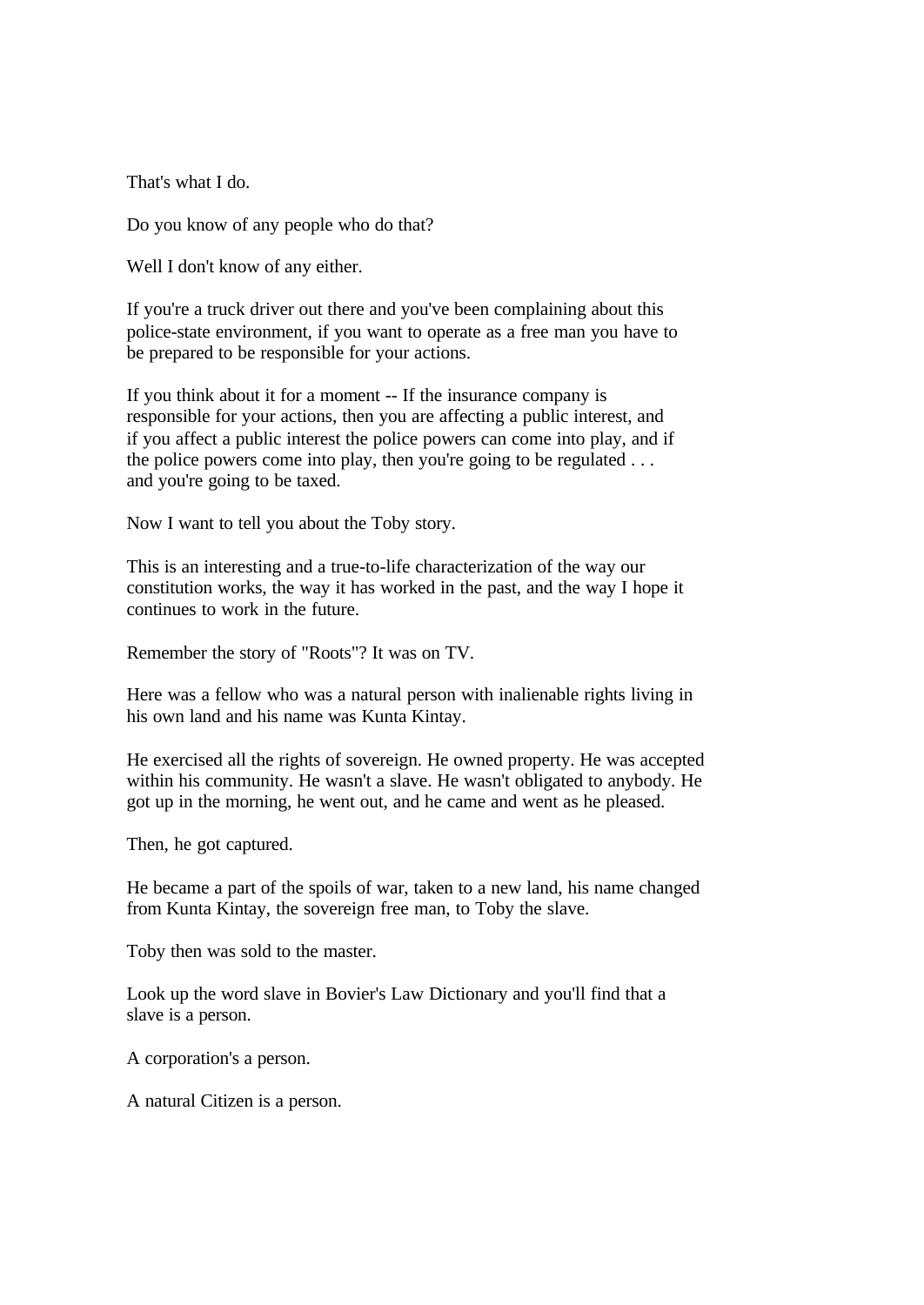But there are different statuses. There are different powers, rights, obligations, duties, and capacities for different statuses of persons.

Toby has no rights. He doesn't even have a right to live. He has no property rights. He has no right to expect life, liberty or property.

He tries to escape.

What do you do when you have a horse that keep jumping over the fence?

What do you do when you have a cow that keeps breaking the fence, or a calf that you can't keep in?

I used to have a bull that kept jumping over the fence. What did we do? Bored a hole through his nose, put a ring in it, and tied it to a twenty foot rope. That stopped him.

You have to do something to stop your chattels from running away.

Toby ran away. They cut his foot off. It stopped him from running away, didn't it?

The master had a right to protect his property. Toby was property.

OK. Now what happens?

Toby goes out and he starts picking cotton and he stops running away and he becomes a good slave. The master wants to reward the slave with a privilege. So, What's the privilege? The master says, "Toby? See all those women over there? I'm going to let you take any of those women that you want for a wife."

There's the marriage license. There's the privilege.

Remember, the word "license" means the permission to do something that would be otherwise unlawful.

I ask you, my friend, what's illegal about getting married? Did you go down to your government to get a license to get baptized? Do you go to your government to get a license to go to church? Don't you exercise your religious rights freely under the First Amendment?

Our government puts out marriage licenses. Isn't marriage a religious business? What business has the government got in regulating marriage?

I'll tell you friend, you go out and get a marriage license, and doesn't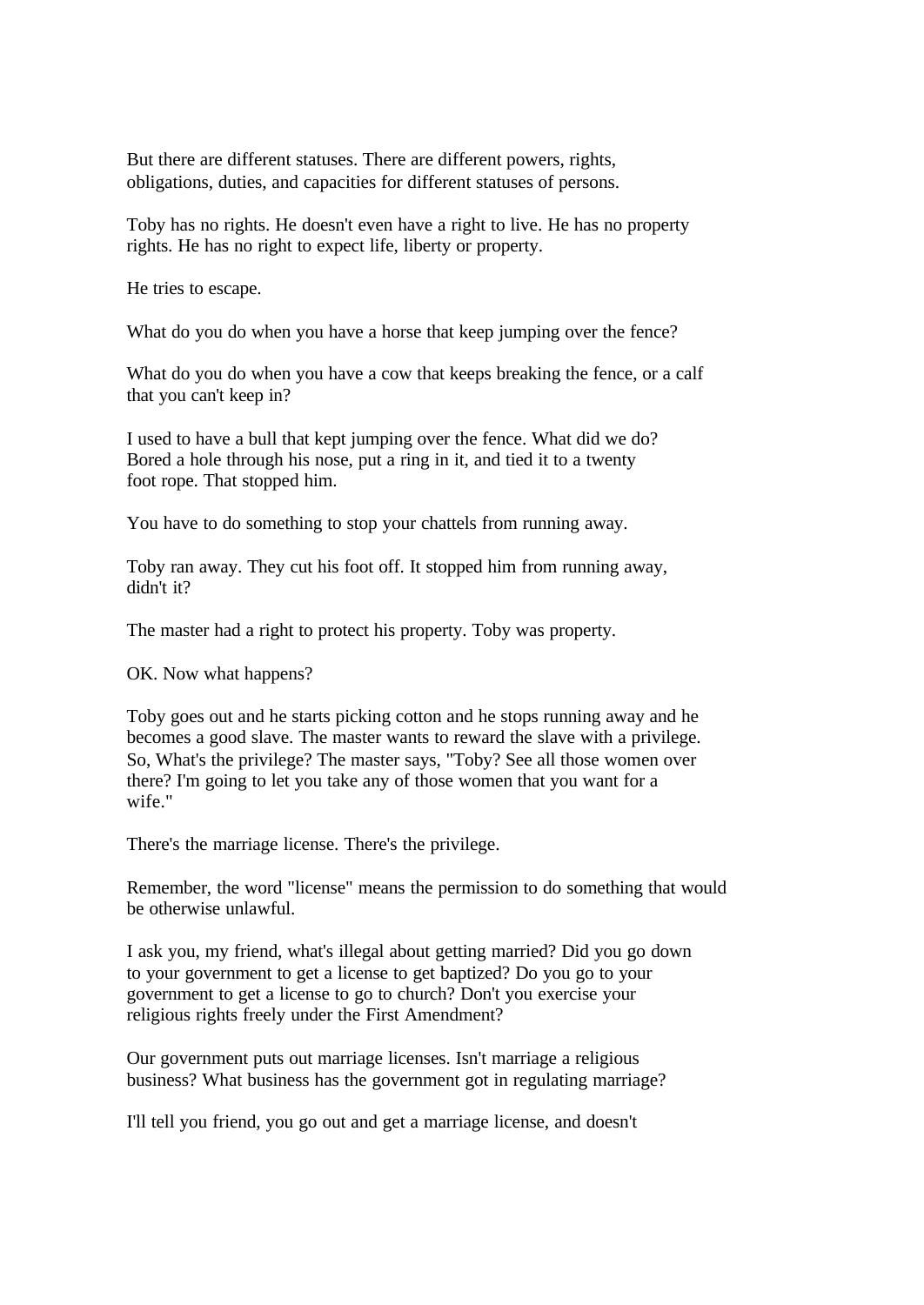health and welfare then come into play? And doesn't compulsory education and compulsory attendance to school? And If you're not good, we're going to take your kid away from you?

Well, what happened to Toby and his wife when his first baby was born. Who owned that child?

Toby and his wife? Unh-Unh.

You got a bull and a cow. A calf is the offspring. Who owns that calf?

That's right, the master owns that calf. Yeah.

Remember, when the Constitution was formed in 1787, those people were all slave owners and most of them were religious guys. They understood law. They understood slavery. They understood chattels. They understood mortgages. They understood indenture.

It was Benjamin Franklin who said it was better to go to bed hungry than in debt. He said you'd be better off to go to bed without your dinner than to borrow money to eat dinner and wake up to be in servitude the following morning.

People understood debt.

What does Scripture have to say about that?

Isn't the debtor servant to the lender?

Does it make you wonder why banks want you to be in debt constantly?

You've got a house that free and clear. "Why, free up that equity, friend. Come on in and get a twenty five thousand dollar cash second mortgage and go to Hawaii and squander the money and become our servant for the next twenty-five years."

Isn't that what they've been telling you?

Now look where Toby is. He has a wife. He's tied to the plantation. He's a family man. He got permission to do something that a free man would do anyway.

Have you ever heard of a common law wife or a common law marriage?

Do you suppose that people always got marriage licenses from the government to get married?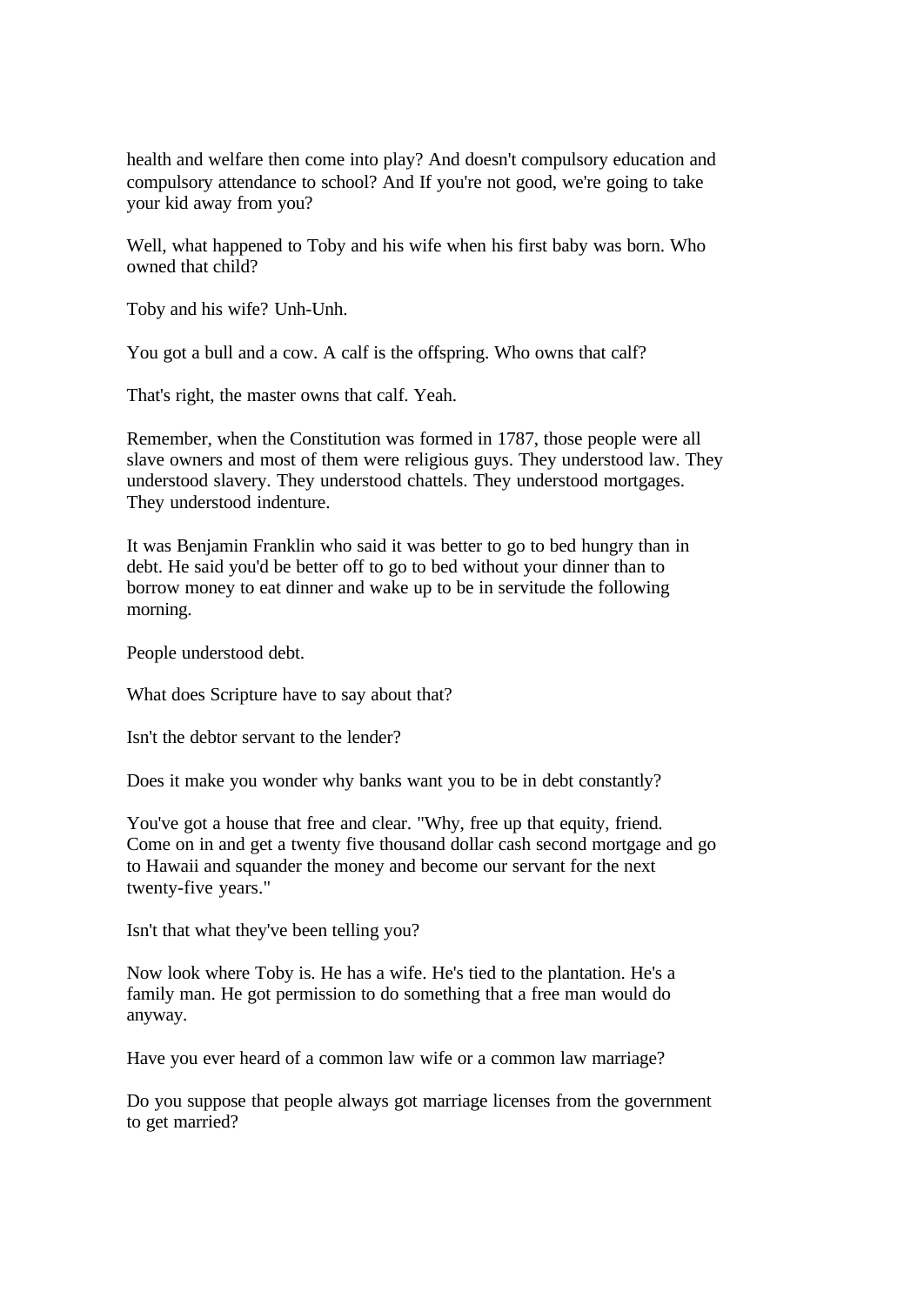Well, was there ever a time when you could get married without a license? Why don't you ask yourself that one.

Let's carry the story on just a couple of steps: The master came to Toby and said, "Toby you've been good. You've been picking cotton and you've got a wife and you're not running away. Tell you what I'm gonna do. I'm gonna give you another privilege. How would you like to drive the wagon to town to get the supplies?"

Now that's a cushy job. Truck driver's job is like that. Airline pilots job is like that.

So he put Toby on the wagon. He trained him to the rules of the road, and there was the master's permission to do something that would otherwise be unlawful. You see Toby couldn't leave the plantation. He has to have the master's permission. That's the driver's license. There's your privilege.

The master/servant relationship. The state licenses you to drive on the road. The master/servant relationship.

Let me ask you this: Toby is driving the wagon to town, he has an accident, he hits another wagon and causes some damage. Who is responsible for the damages that Toby causes on that road?

It isn't Toby. He's a slave. He doesn't have any property and can't possibly pay for any damage.

The person who licensed him. The person who gave him that permission to go out there on the road. The master is responsible for Toby.

Well then, when you're out on the road in an insured automobile, in an insured truck, who's responsible when you have an accident?

The insurance company is responsible.

Well if the insurance company is responsible, isn't the insurance company going to make rules and regulations for you to follow?

It makes sense to me. It makes sense to government. It makes sense to everybody. Because, you see, when you're insured, you're not responsible for your actions, the insurance company is.

If you're going to be free, you're going to have to be responsible for your actions, and that's where the com mon law comes in. The common law acts after the fact. The common law does not act in equity prior to the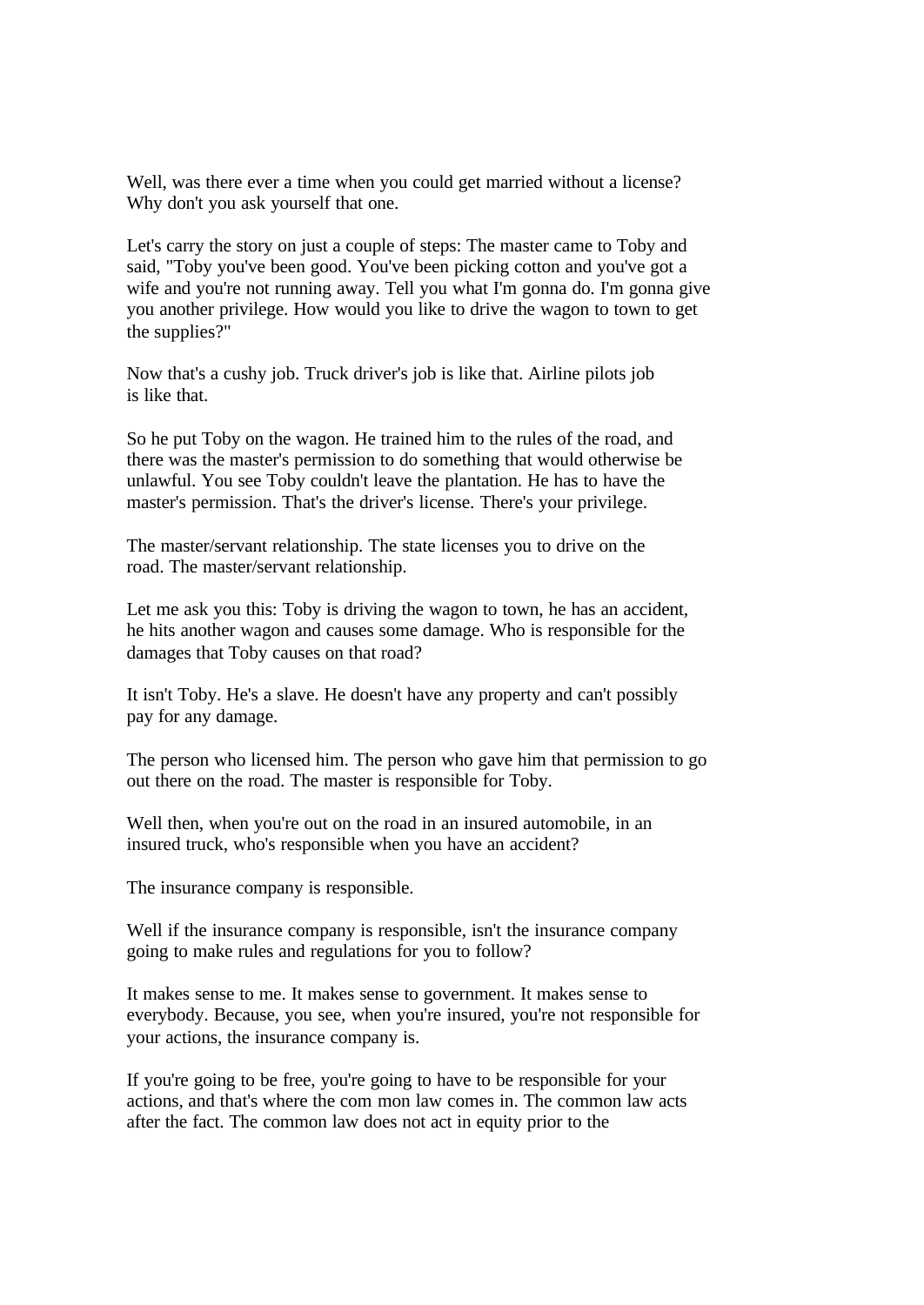## occurrence.

When the policeman gives you a ticket for driving eighty, he's trying to prevent an accident. That's equity. That's trying to prevent something. That isn't the common law.

The common law acts when the damage has occurred. Then you sue and you get money damages back.

It's when the guy gouges the other guy's eye out that you gouge his eye out, after the fact. That's the common law.

Trying to prevent the eye from being gouged out is in the parameters of the insurance company preventing the loss so that they can protect the claims window.

Now that's how your status works. That's how it works with Garrett. That's why you have a driver's license.

Let's carry this on another step and look at your status when you're talking about building a house.

You go out and you buy a house. You live in it a few years and you say, "Well, I think I'm going to convert the garage over into a family room."

You are?

Wait a minute. Who are you affecting?

Who's house is that? Yours?

Well, that's not your house. You have an equitable interest that house, but you're not a property owner. You are bound by contract to specific performance. You are a servant, a slave. A slave to the bank that lent you the money to buy the house.

Now there is a \$50,000 house. You have a \$10,000 equitable interest in it. The bank has a \$40,000 equitable interest in it. The house is insured for \$50,000 and the insurance company stands to lose \$50,000 if the house burns to the ground because you didn't wire it right when you added the room on.

In addition to that, the bank is sitting over there saying, "We don't want just anybody adding rooms on, creating 'tobacco-road' tar-paper shacks, depreciating the value of our home that we own, that in case this guy dies or defaults we have to repossess and sell to somebody else."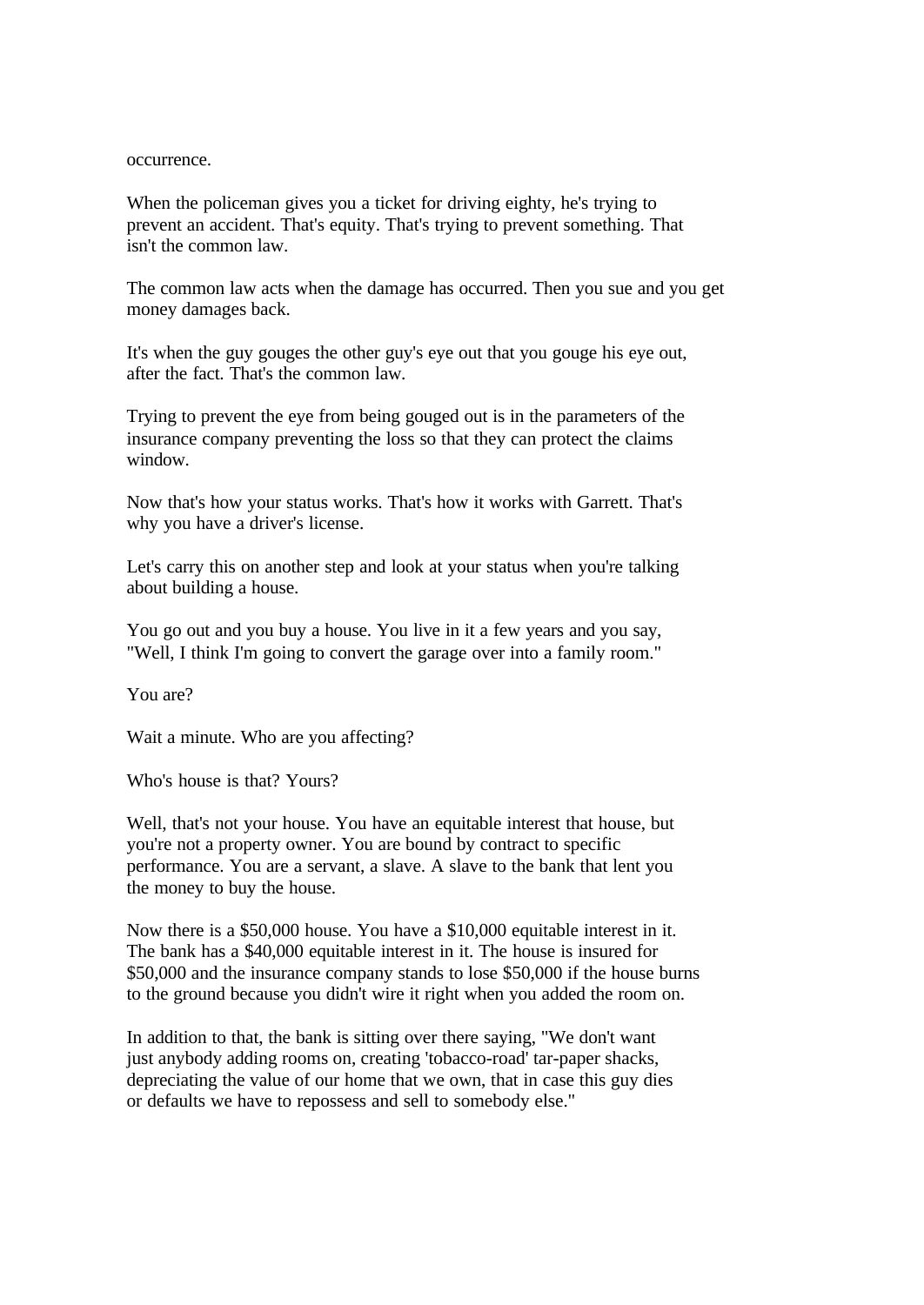So the banks and the insurance companies and all the lending institutions go to the legislature and get zoning laws. They get building laws to protect their property.

That makes sense.

If I owned a house, and I sold it to you, I certainly want to be protected. I don't want you to add a room on to that house, wire it incorrectly and have it burn down. I stand to lose \$40,000 and you lose \$10,000?

If I'm the insurer of it, I certainly don't want to lose \$50,000 because of your ineptness.

So you see, a debtor is servant to the lender. The debtor is an incompetent. That's right. Now you're begin ning to see why God in the Scripture said, "The servant is debtor to the lender."

You know in ancient times, if you went into debt and didn't pay specific performance they bore a hole in your ear and sold you for seven years until the debt was paid off.

Today, we call that bankruptcy. In ancient times they called that slavery. And boy it could get real severe.

You know if we were at law, and had substance at the common law all, I'll tell you the common law is pretty brutal. The common law doesn't leave any room for bankruptcy. You're gonna pay your debts or you're going to pay them off. Crime doesn't pay at the common law because we're not interested in the law enforcement growth industry, we're only interested in justice.

You know you gouge a man's eye out, the old adage "an eye for an eye and a tooth for a tooth" is based in the common law.

Equity is, "We want to prevent that loss."

Now, let's discuss this law enforcement growth industry because the police-state environment we have created around ourselves is really inexplicably bound up in this thing I call the law enforcement growth industry.

This law enforcement growth industry, I don't know how big it is, but let's start with a few parameters and let's take a look at what we're talking about with the subject matter.

You've got a lot of policemen out here, nationwide, don't you? I don't know how many policemen there are, but there are thousands and thousands and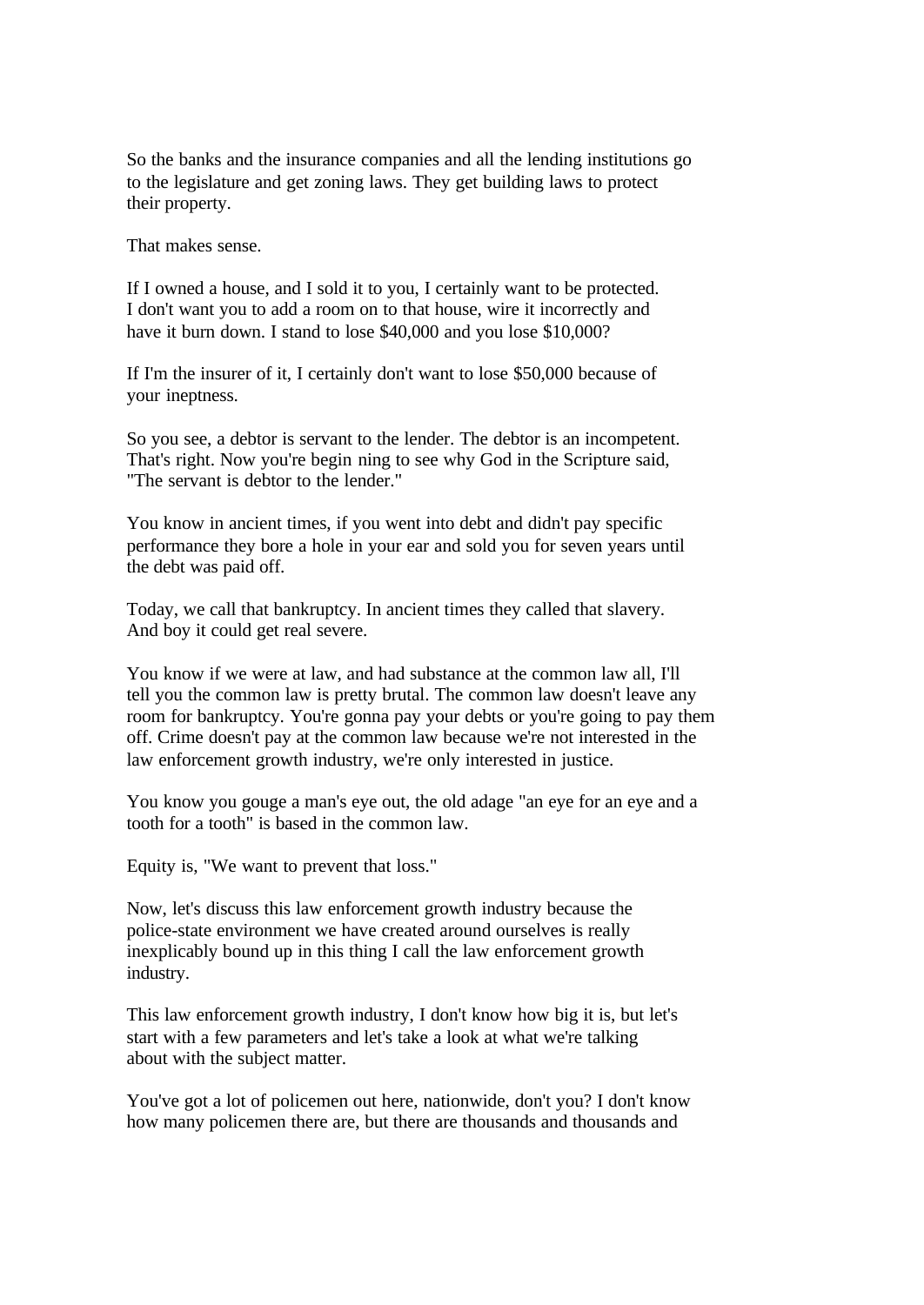thousands of policemen. There may be two or three million, right?

Now, how do they make their living?

They make it off of crime.

Don't you have to have lawyers to defend those criminals?

And don't we have to have lawyers to become prosecutors to prosecute those criminals?

Don't we have to have prisons to house those criminals?

Don't we have to have jails?

Don't we have to have sheriffs, judges?

I don't know how many people that are involved in law enforcement, but I'll bet there are four or five million.

Let's try it this way. Let's suppose that everybody in America, starting tomorrow morning, refused to disobey any more laws and nobody would drive drunk, and nobody would build a room on their house without a permits, and everybody obeyed all laws. We would have chaos by the middle of the week.

What would we do? Why, we'd have five or six million out of work law enforcement people. I don't know how many there are. I wish somebody would let me know. But, I'm telling you that these law schools are graduat ing law students all the time. Every time a lawyer comes out, he's got to have a job somewhere. So he has a real interest in law enforcement and law, prevention and crime, and punishment.

So, I've been in jail a couple or three times, and when I go out there people like to ask me:?"What are you in here for? What did you do?"

I say, "My government puts me in here every once in a while because I don't have a driver's license, or because my car's not registered, and because they don't understand my status. I'm in here because I'm a real bad fellow, and I'm a criminal, and society needs to be protected from me because I want my rights and I want my freedoms, and for demanding these rights and freedoms my government locks me up every now and again to protect you from me."

And I find that there are other people in there also . . .

I asked a young fellow, "Why are you in here?"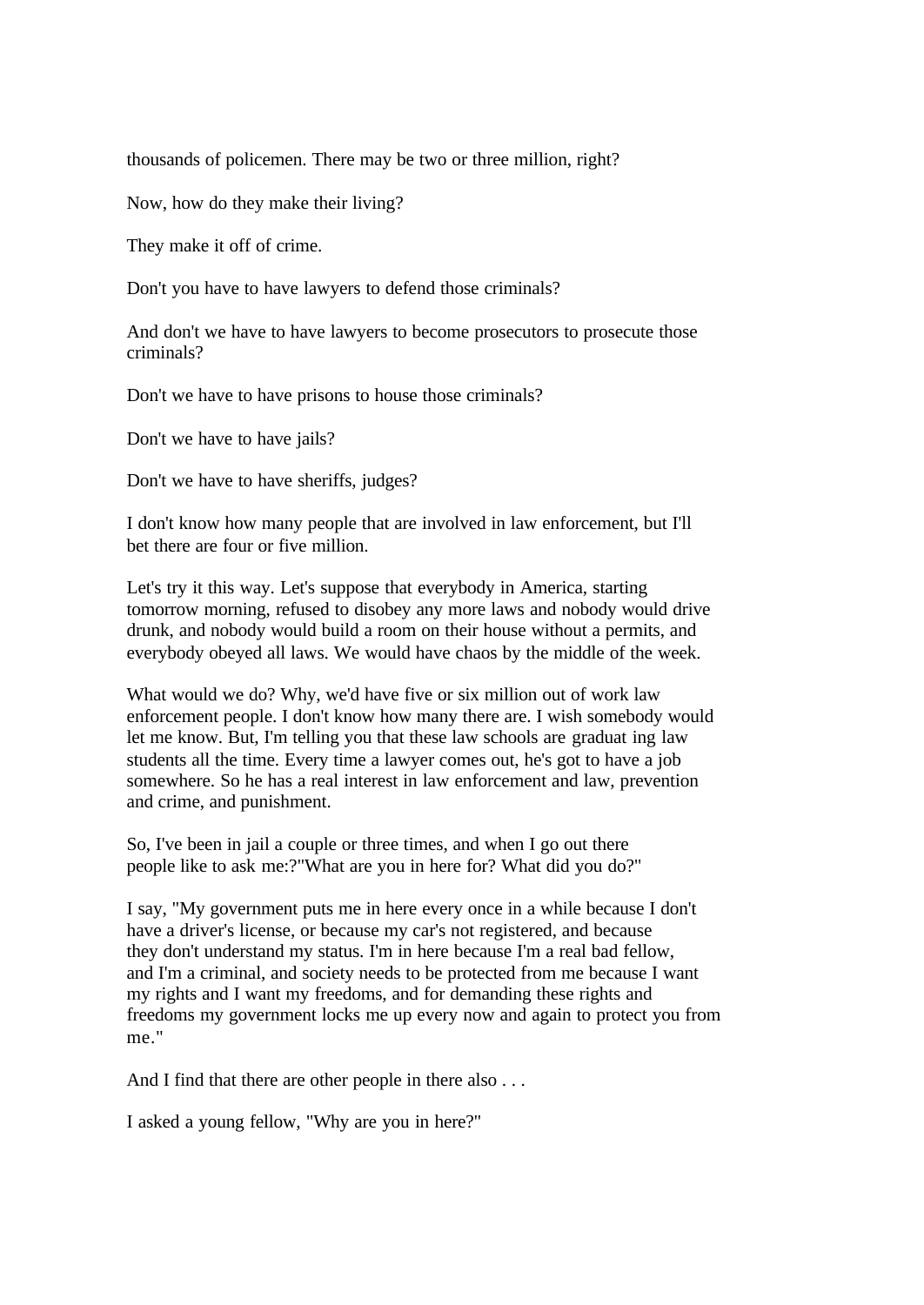He said, "I'm in here because I've been convicted on a felony."

"A felony?" I asked, "What did you do?"

He said, "Well, I drove drunk."

"You drove drunk? What happened?" I asked.

"Last year, I was out driving drunk and the policeman caught me and took me over in front of the judge, and I plead guilty and that was one. Then six months later I went out and I did the same thing and that was two. Then about two months ago I was having a big party over at my apartment, and we were all drunk and having a good time, and we were making too much noise, and the police came up and recognized me and they said, 'Is that your car down there?'"

I said, "yeah."

They said, "It's parked a little close to a fire hydrant, go down there and move it.?"

So he went down to move it, and as soon as he started the car, they arrested him for drunk driving.

He fell within the statute, didn't he?

He had the driver's license. He was acting in privilege. He went down and started the motor. The statute says, " . . . in control of an automobile under the influence." So they arrested him.

Why did they do that? Did you need to be protected from that fellow?

No, they entrapped him because they need business.

You know, in our county it costs thirteen dollars and sixteen cents a day to keep a man in the county jail.

Now, while you're in this county jail, you're locked up in this room and there are ten other guys in there. Ten times thirteen-sixteen is a hundred and thirty dollars a day for that little tank. They have to feed you every day, and so they have these uniformed bell boys running up and down the halls and they bring you your food.

If they didn't have those beds filled with people, what would you need those jail guards running up and down the halls bringing their meals for, and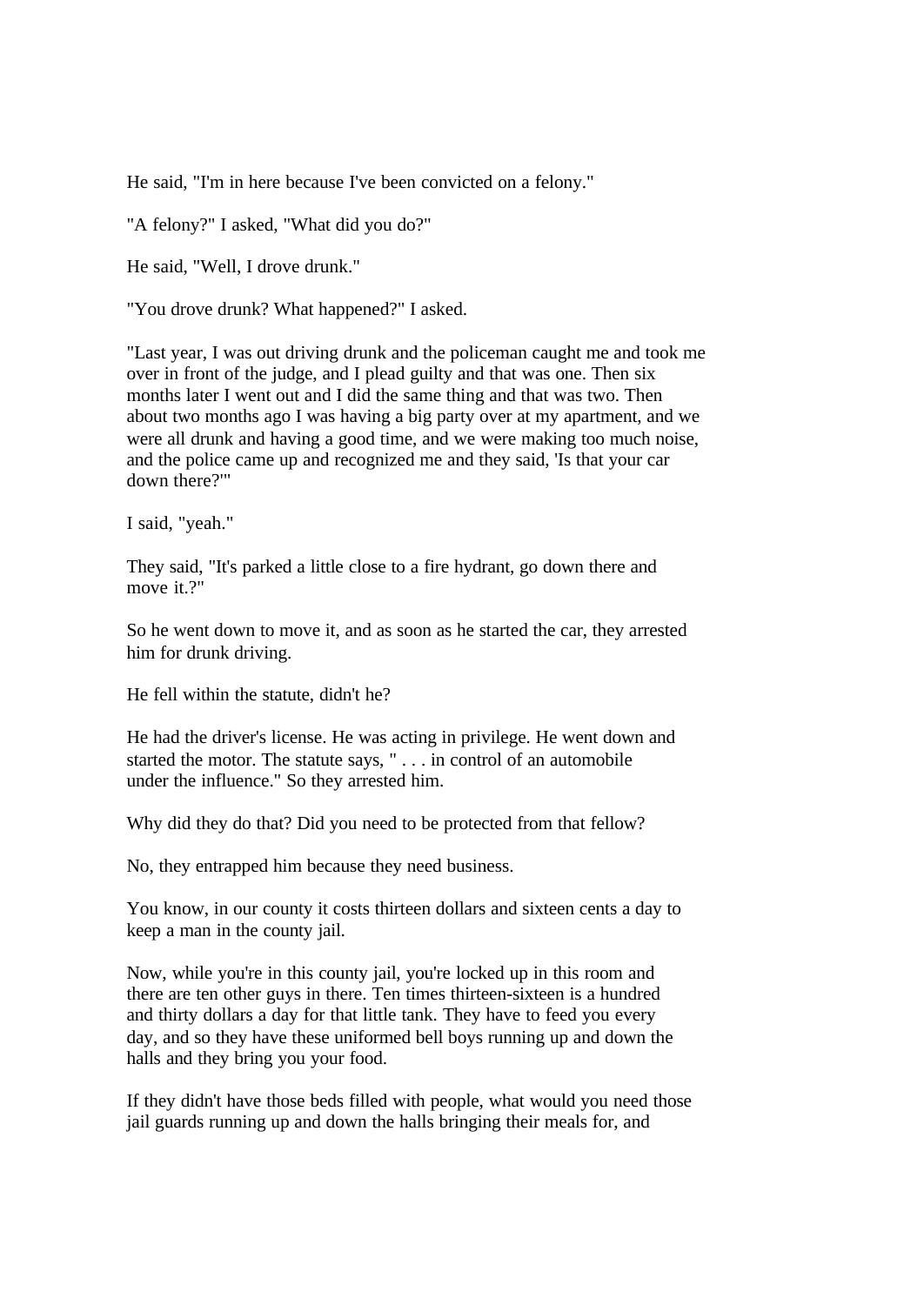guarding them? The jail guards would be unemployed if they did not have people inside those jails go guard. If the prison wasn't full of people, there wouldn't be any need for the guards, now would there?

Now I'm not telling you that there are not some bad people in jail. There's some people, I suppose, that need to be locked up.

But my guesstimate is that about ten or fifteen percent of the people that are in the jails here in Idaho are there because they are entrapped. They are not there because I need to be protected, or you need to be protected from them.

The guy that's driving down the road drunk . . . unless he runs into me and causes a damage, I don't have any beef with him.

Hasn't crime always grown by five percent a year?

Well, I was born in 1939, and all I know like Will Rogers always said, is what I read in the papers. Here's the way this comes down.

From the earliest time that I can remember reading the paper, I can see where crime increases by a certain percentage. About five percent a year.

Isn't pretty much that way wherever you are; in Cleveland or Philadelphia or New York? That's the way it is here.

So, in order to combat that crime, what do the police department and the FBI and the officials that are in charge of crime prevention, and the people that deal in crime, what do they tell you?

"We need more police, more laws, and more money."

Now isn't that about what you hear in Cleveland, Philadelphia or wherever you are? Well, I don't know what they tell you there, but that's what they tell us here.

Here in Boise, Idaho, let's say we have a hundred policemen, and crime is at a level . . . let's call it level fifty, OK?

We want to reduce crime from level fifty to zero. We want no crime. We want every policeman, every sheriff, every lawyer, every judge in the state of Idaho unemployed. That's our goal. I want every single law enforcement officer off the payroll and out doing something that's productive. We want absolutely no crime whatsoever. We want every citizen obeying every law.

To do this, to achieve this goal, to combat and to curb crime, we're going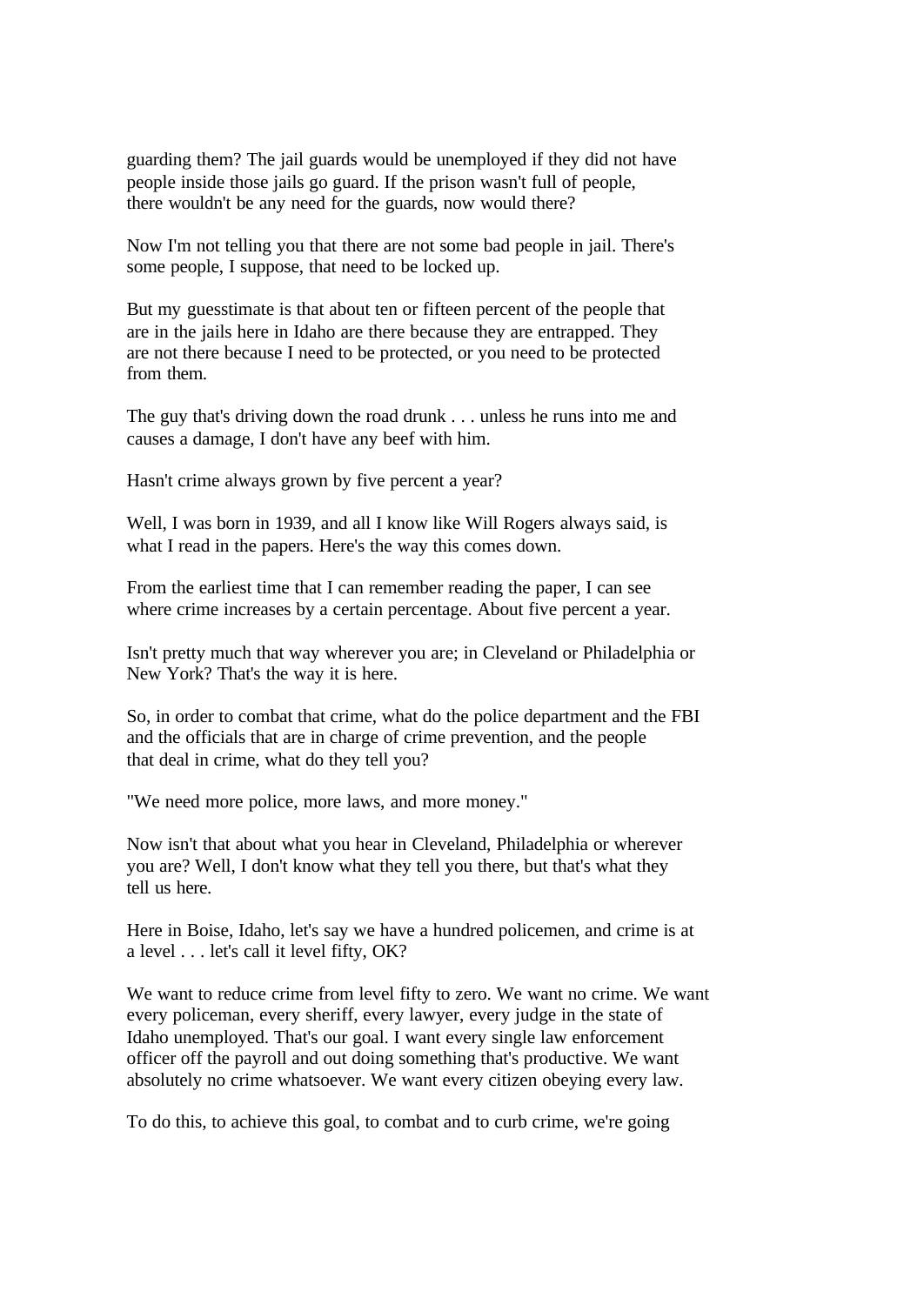to educate people in the schools and churches, we're going to educate them on television, and we're going to educate them in our jails, and we are going to convert everybody to one hundred percent obedience to all laws at all times without any exceptions whatsoever, and throw every law enforcement worker out of a job, in a certain period of time.

Alright. That's our goal.

To accomplish that, we've got to increase the police budget by five percent. So let's say we're spending ten million dollars a year, and increase that by five percent. We've got to increase our police force from one hundred to one hundred and five, so that's five percent. We have one thousand laws, so what we're going to do is increase the laws by five percent. That's so the police will have more tools with which to combat crime. And we're going to give them five percent more police cars.

Now, instead of a hundred policemen out there on the road, we've got a hundred and five.

Next we tell the policeman that in order to justify his job, he has to make, in an eight hour shift, four contacts with the public. In order for the guy to justify his job, doesn't he have to write four tickets, or doesn't he have to arrest four criminals, doesn't he have to do something to justify his job?

Now, doesn't that sound like we're creating crime?

Aren't we really, in fact, doing this: Every time we increase the budget by five percent, the police by five percent; aren't we really increasing crime by five percent?

Because if there are some real criminals out there who are bad types then we've got to have other issues like drunks on the road so that the policeman can have something to do.

Don't they have a vested interest in this the sheriffs and the jailers and all these law enforcement people? Don't they have a vested interest in trying to keep crime going?

You know, I don't want to pay seventy five thousand dollars to put somebody in prison for five years because he's drunk. Or because he's an alcoholic, because he's sick.

But for some reason, we've got it in our minds that that's what we've got to do. You know really, all I want to do is to be protected from criminals.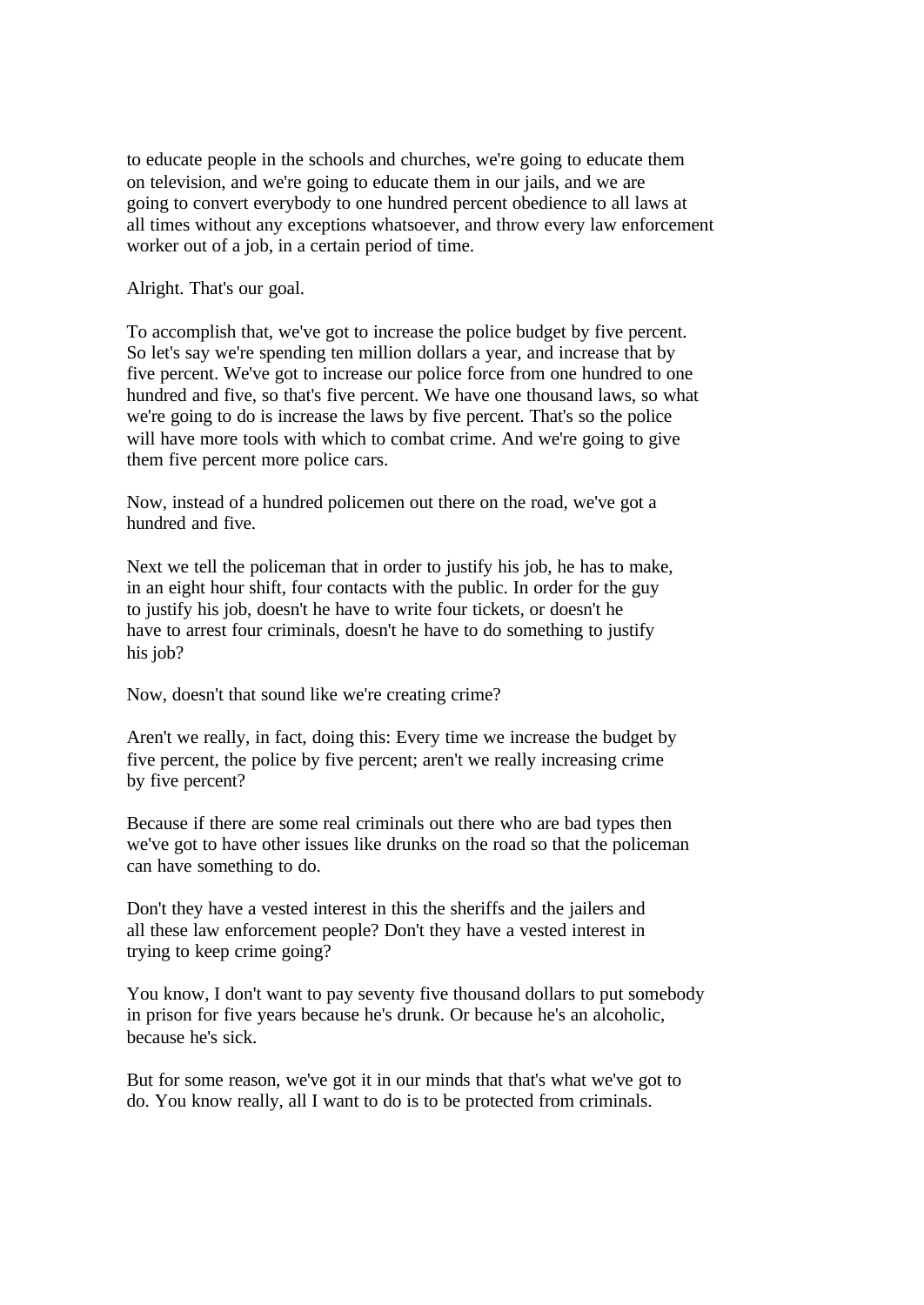I don't need any policeman to protect me from criminals because I carry a gun.

I know that right away you're going to say, "Oh! He carries a gun."

That's right, our Founding Fathers understood crime. That's why the Second Amendment's in the Constitution.

The police cannot prevent crime. Tell me of one rape that the police ever prevented. Policemen catch rapists after they've committed the crime.

I'll tell you how to solve the rape problem. They did it down in Florida. They did it up in Minneapolis one time. What they did is they went on a campaign and started arming women.

I've said it a thousand times, and I'll say it again: "You put a twenty-five automatic in the purse of every woman in America and there will be no more rape."

That's the end of the argument.

One of two or three things has to happen.

Number one, the women kill all the rapists. If women killed all the rapists there wouldn't be any more rapes, would there? Isn't that logical?

If there's ten thousand rapists in America . . . I don't know how many there are, let's say there's ten thousand. If we killed all then thousand of them, there wouldn't be any more. If we killed five thousand of them, I'll bet the other five thousand would become reformed rapists and we wouldn't have any more rapes.

What we do is we disarm all the citizens. We tell them, "You've got to have a gun permit to carry this gun." We take all the guns away from the citizens.

Now the citizen can't protect himself, and the policemen is not there. How many rapists run out and say, "Officer, come on over. I'm gonna rape this woman and I want you here to catch me." When did that ever hap pen? I never saw that.

So rape goes up every year, and armed robbery goes up every year.

I remember down in Oakland, California, there was a liquor store owner down there. He had a gun and he killed three robbers; bang, bang, bang. He kept getting robbed all the time. He got a gun. He killed three. He's not getting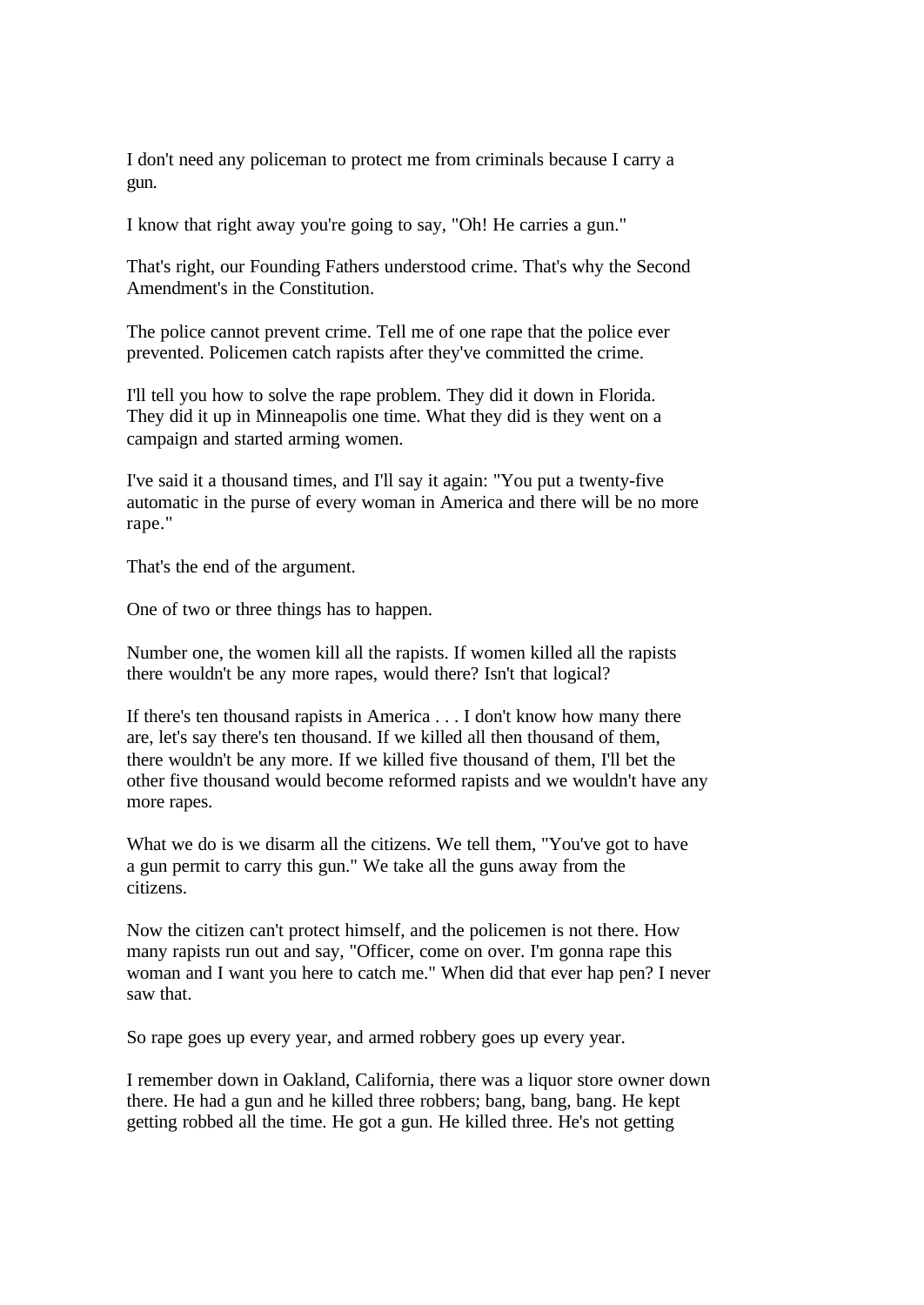robbed any more.

You know, there was some blood there for a while. And I'm sure that some of these ladies will shoot their feet off, and shoot their husbands, and have some accidents and there will be some blood and the bleeding hearts will come out and say, "My God, we've got to take all these guns away from people."

Well, the problem with people is that they don't know how to handle guns.

I'm not here on some kick to get you to arm yourself, because I don't really care. What I want to do in this segment is I'm trying to show you what crime is and I'm trying to show you what your status is. I'm trying to show you what the root cause of our problem is. And then as we progress with these lessons, how you go in on that courtroom floor and how you win every time. Because, if you are going to go in there and you are going to lose every time, then there is no advantage in going into the courtroom.

Citizens that go into the courtroom go in there in stark terror. I mean literally. The average guy going in to a traffic court, he says, "Uh, I want to plead guilty, you honor, with explanation. Let me tell you why I'm guilty and why I'm sorry and why this happened so you'll give me a twenty-five dollar fine instead of a thirty-five dollar fine."

Why doesn't he go in there and say, "I haven't committed any crime and I'm not going to plead to this. I am standing mute. If the government wants to spend two thousand dollars convicting me, then so be it."

"My attitude is, sir, that any crime that's important enough for my government to prosecute is important enough for me to defend."

Now, that's my attitude.

I carry a gun because I don't need policemen to protect me. I don't need to spend millions of dollars of tax money out here for people to drive up and down the streets with badges on their chests, and nifty uniforms, carry ing guns on their hip, acting as hired guns.

I don't need any of that.

Why would I need it?

I dare you to come rob me.

I'll tell you one thing, robbing me could get real hazardous to your health.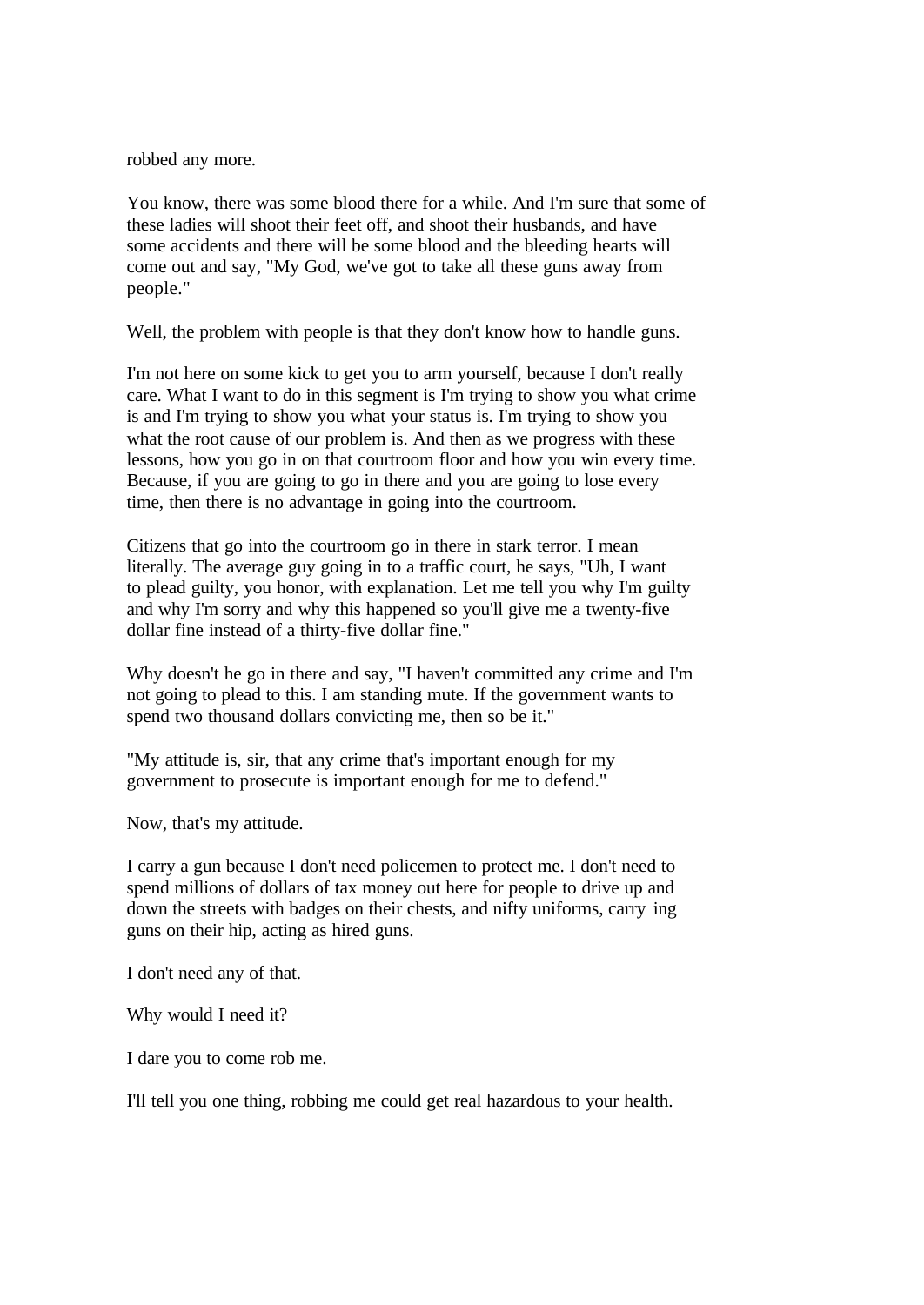If we had two hundred million red-blooded Americans all carrying a gun under their shirt, there wouldn't be any armed robberies. There wouldn't be any armed robbers!

The only reason you've got armed robbers is because you've got citizens that don't have guns and can't kill 'em. That's why you've got armed robbers.

You know there was a time, about 1900, I think every man in the country carried a gun. I came from a family . . . I can't remember a how many guns my dad had. He must have had ten or fifteen. I can't ever remember living in a house that didn't have a gun in it.

My house has got ten guns in it now.

You know, I talk to people all the time that not only don't have guns, are afraid of them.

I'm sitting there going, "You're afraid of a gun? Don't you know how to use one? Haven't you been in the army. Didn't they teach you in the army how to use a gun?"

People come back from the army and they don't have guns.

Women don't have guns. Women get raped all the time, they get abused all the time.

Well let me tell you . . . you know our Founding Fathers knew how to solve that problem and they wrote that right into your Constitution. Because that's a right, it's inalienable and it can't be taken away from you. You can give it up, you know you can give up a right but it cannot be taken away from you.

Now that's the difference between status at law and privilege under contract.

I would say that starting about 1900 we began to shift away from our natural unalienable rights. I remember falling into that syndrome about 1965, somebody got it in my head that the way to make money and be successful in life was to get into debt. Borrow money, pyramid, buy, sell, trade and become kind of a business man. Boy let me tell you all I had was misery the entire time. I was in debt and I was a slave and I was a servant and I paid taxes.

My government was after me constantly for not paying my taxes. Gosh I couldn't afford to pay my taxes. I could barely afford to keep ends meeting and I think that most of you all have the same problem.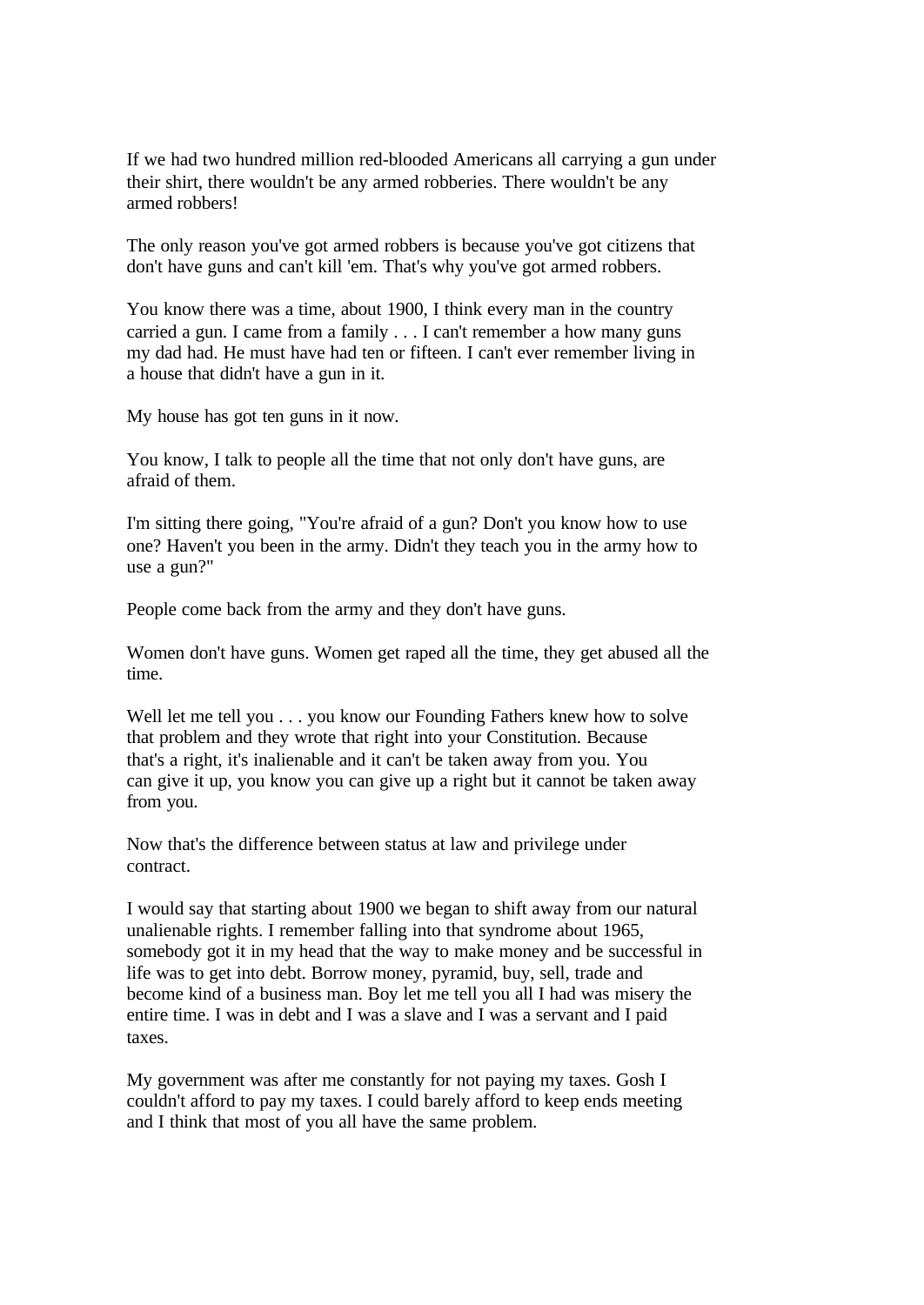Then one day I began to find out what was the root cause of my problem. Well the root cause of my problem was my status, I was a slave, a servant. I was in the Constitutional sense a subject and a member of society. Not a sovereign and a natural person who is a law maker instead of a law obeyer.

You know law has to be made for people who cannot govern themselves. You have to have rules for Toby when he's driving the horses to town. Don't whip the horses, don't speed, and stop for ladies as their crossing the road. Isn't that the rule for of the master concerning Toby the slave?

So the insurance company does that to us they say, don't you whip the horses in that car and drive over fifty -five because there's a possibility that you might cause an accident which would then make us liable and we'd have to pay these damages. You see where you're at. The master/servant relationship?

You know the root cause of our problem then is whether or not we're willing to be responsible for our actions. I think that's where the bottom line is. Most people want limited liability for debt. They want limited responsibil ity. And the insurance agents, boy let me tell you, they can't preach a sermon about well you know what'll happen to ya if you get in this accident, well you could lose your house, you could lose this you could lose that or one thing and another.

Well certainly you could.

Why don't you go out and learn how your courtroom works?

What's wrong with learning how to be a responsible person when you cause a damage, you have to pay for it.

But if you don't cause a damage, why should you be paying money into an insurance fund to cover the dam ages and the irresponsibilities of other people?

That's what the insurance fund is all about.

The insurance company pays out about five percent. So you pay ten million dollars in and they pay what...about five hundred thousand out. I think that's about what the ratio is.

Somebody once told me that the insurance companies pay out about five percent, and take the rest in as profit and commissions, etc.

I say "poppycock"! I can spend that money on myself just as well as they can. I don't need anybody to spend my money.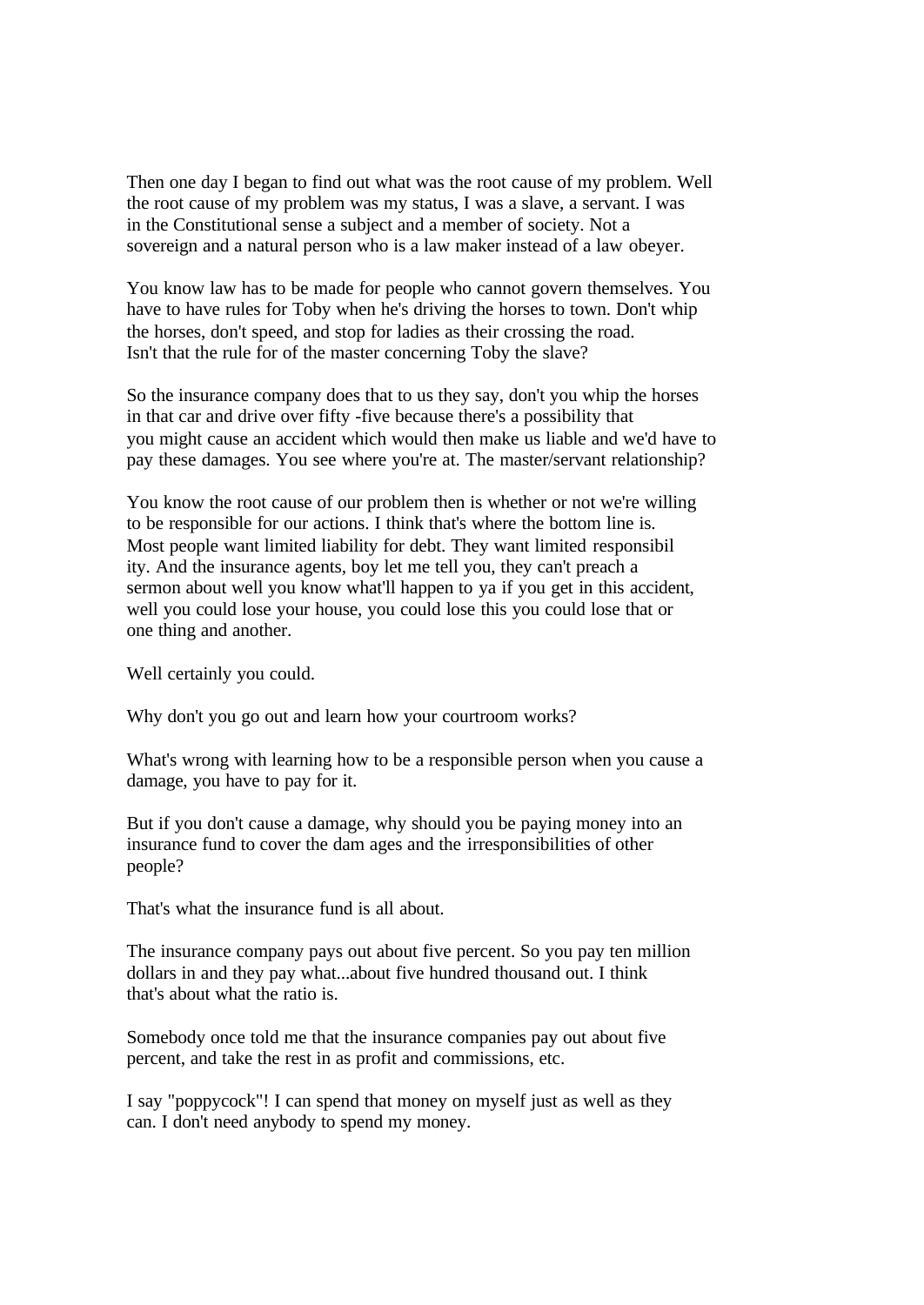I was thirty-seven before I learned how to count. Once I learned how to count I fired my accountant. I try to encourage other people to learn how to count also.

In review, when you get in on that courtroom floor, and if you want common law rights, then you have to be responsible at the common law.

We're going to talk about the scene of the crime and we're going to get into the nitty-gritty. I'm going to show you classroom scenes here of arraignments, probable cause hearings, felonies, misdemeanors, traffic tickets. We're going to show you in detail how you go into the courtroom to learn that language. There's some words, terms, phrases; there's rules and regulations that you have to learn.

But, the way I see this, it's about the equivalent of learning how to fly. If you can learn how to fly an airplane, you can learn how to be a free common law man. You can learn courtroom strategy and procedure, you can learn how to get into that courtroom and demand your rights at the common law.

In order to do that, the first thing you have to do is change your status at law.

I'm going to show you how to win if you've got a driver's license. I'm going to show you that even if you're wrong, you can still win.

I don't recommend that. I'm not saying you should get on the wrong side of the issue and then go into the courtroom and win your case. I'm not telling people to go out a get drunk and then drive down the road and, even if you've got a driver's license, I'll show you how to win . . . although I can do that.

I've done it and I've demonstrated it for a long time, for about five years. We don't have any students here that have lost a case. Not a one.

Every graduate from this school knows how to win; because, he knows how to conduct the scene of the crime.

For instance in taxes: Do you know how many people the government's laying away every year on income tax evasion and willful failure to file a return, etc.?

I can teach you how to win those cases, but wouldn't it be better if you corrected your status and didn't even owe the tax.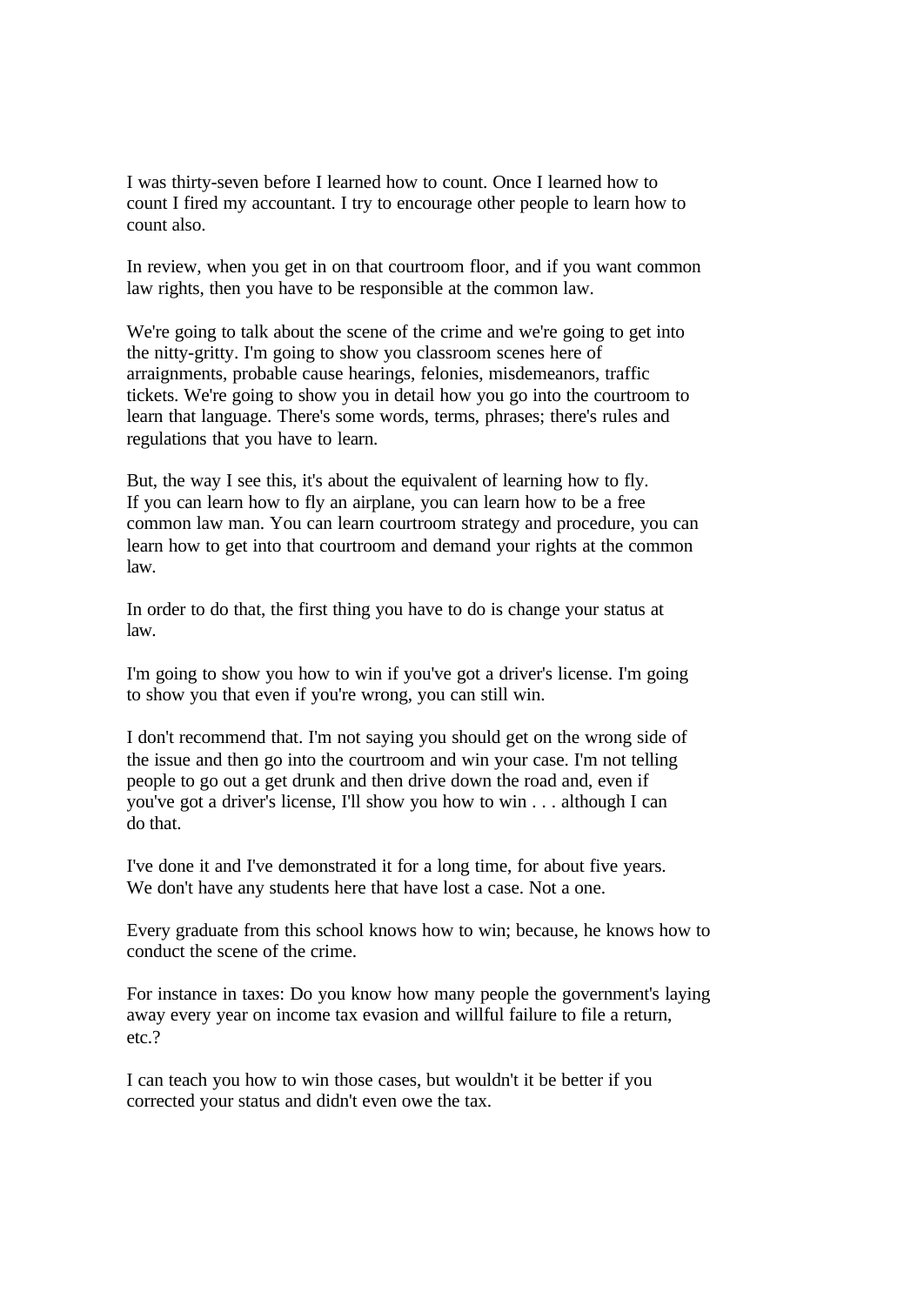You know, some years ago I dropped out of the income tax system and I've never even had an audit.

I go to audits all the time. I go with people that have tax problems that just want to make you cry. I mean they are attaching their property. Attaching their homes and leaving them with barely enough money . . . in some cases I don't even think they leave them with enough money to buy food, and they've got wives and children. I don't know how they can do it, how those government agents can do that. It makes you sad.

So, what I want to do, and I've told people this and I'm going to tell you now: You should start in, not with a drunk driving case that's coming to trial next week. Because if you're going to trial next week, and you are a novice, and you don't understand what you're doing, and you status is wrong, and you've got a driver's license and you've already made admissions and confessions, and they are going to use them against you, and you are on the video tape down at the police station, and you've made these confessions; its going to be tough. It's going to be awful hard for you to win.

What I like to see is a student who comes in and says, "Yeah, I'm a tax payer now but I want to stop paying taxes."

You get the deal set-up for next year. You go ahead a pay your taxes this year. You get rid of your checking accounts and your credit cards and your obligations. You start paying off your debts and you get clean with the world and then you drop out of the system in a logical systematic way and they don't even miss ya. You're just gone.

All of a sudden, from tax payer to non-tax payer, from paying twenty-five percent of your total productivity for your government to squander on Poland guaranteeing the Polish debt that your international bankers made.

Put the money in your sock, or buy gold or silver or do whatever you want with it. You don't have to send your money to Poland.

You don't have to pay your money out in property taxes. You don't have to pay that money unless you want to.

You don't have to have a driver's license. You don't have to be a slave to the traffic cop. You don't have to run down the road in fear and trepidation.

And judges understand law. You know, your Supreme Court understands law. The problem is that I don't believe a lot of the citizens out here understand the Constitution.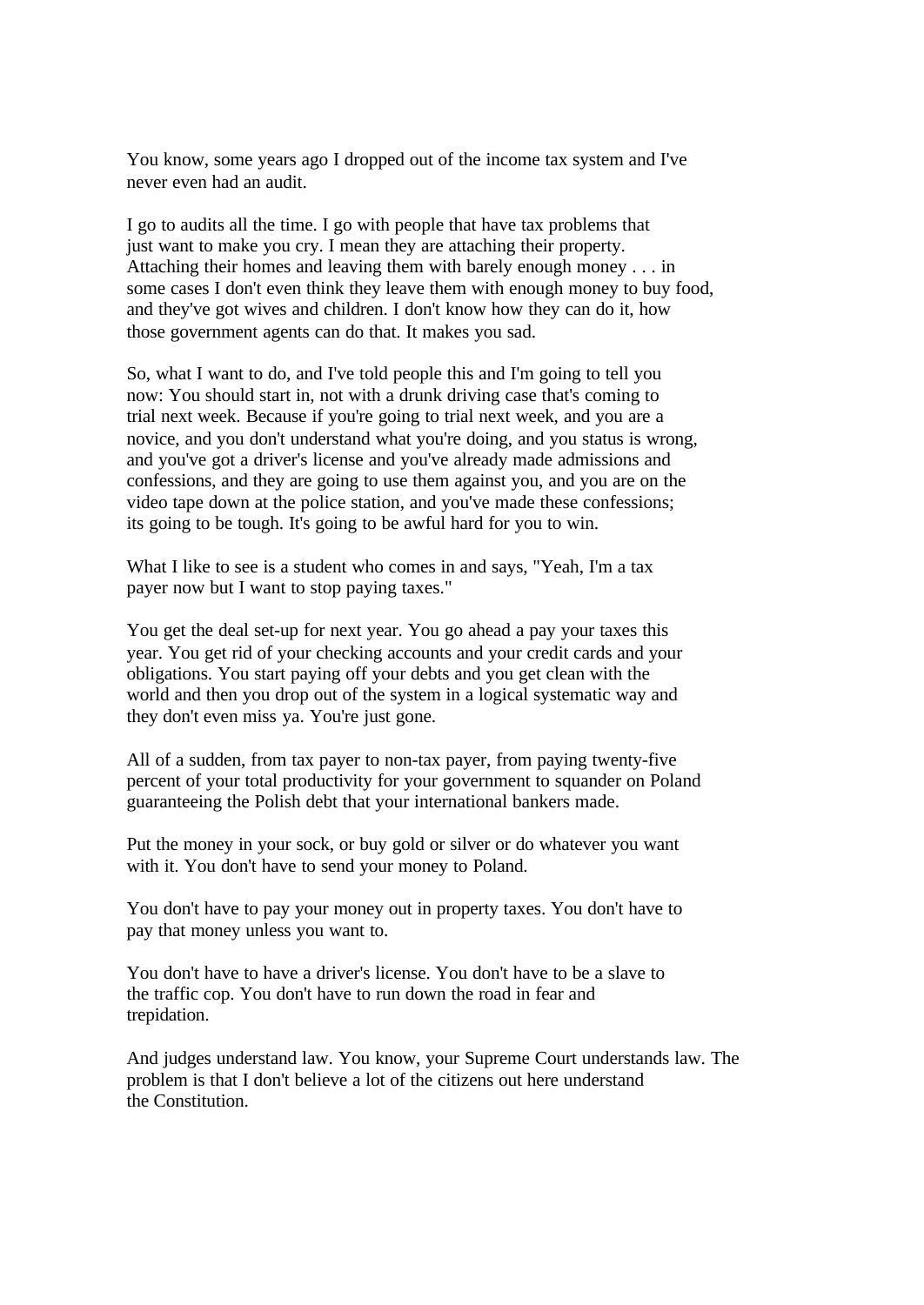And the first building-block to becoming a sovereign is to get your status straight. Once you get that status squared around you're gong to find that about seventy-five percent of your legal problems are just going to evapo rate and disappear.

Now that doesn't mean that the government isn't going to harass you. That they're not going to charge you falsely, because let me tell you that when you become a competent pro se litigant, and you become a what they call "Constitutionalist."

You go out here and jail and they call after you: "Hey, he's one of those Constitutionalists." I heard them say that the other day when they were booking me, or trying to book me.

"You mean you're not a Constitutionalist?"

The conversation broke right down. The cop didn't want to admit that he wasn't.

But, I'm one of those.

You know, they call me a Constitutionalist like I'm a Communist or a Nazi or a queer or a sex pervert or something. They have to hang a label on me.

Slaves are that way. They have to hang a label so they can identify you. They don't know what a free man looks like. They've never seen one before! And so they don't know what a free man is, and it's a strange and foreign doctrine to them, this thing of driving without a driver's license. Driving a car without license plates. Building a house without your government's permission. Holding something free and clear and absolute alodial free-hold fee simple. How many people do you know like that?

When I was a kid, there was a lot of them. But there's not very many of those any more. I'll bet you there's not but a million or two Americans left in the United States who aren't in debt.

Show me a farmer somewhere who isn't in hock. You know these farmers out here, they owe five hundred to seven hundred thousand to a million dollars.

I used to be in the cattle business. I remember, I used to be in debt back in the fifties and sixties. You know, it used to be, when I was a young man, the objective was: You borrowed thirty thousand for production credit and you tried to bet it paid off within the terms of your first lease and you were free and clear and you were out making money.

Something's happened. You know, our land is mortgaged to the government. I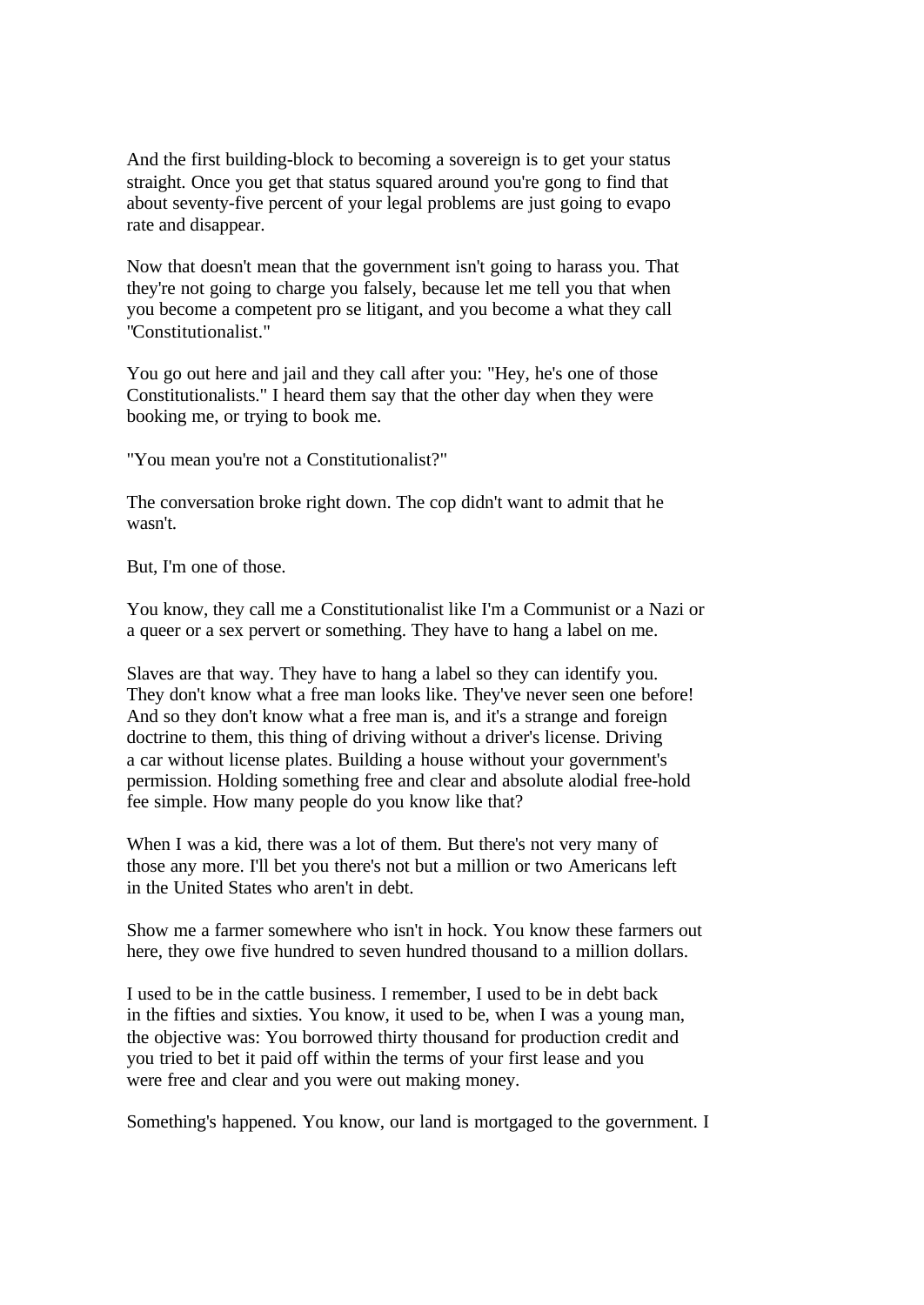don't know if there's very much land . . . I'll bet you not only does the government own over a third of all America well they claim to, but that's another subject matter but I'll bet you that the government probably owns ninety percent of all the land in America.

We like to think of ourselves as property owners. Why, we're not a nation of property owners. We're a nation of people who are indentured in feudal serfdom. We've done it to ourselves voluntarily. We have voluntarily taken on this debt and squandered it.

Look at the national debt. Look at our mortgages. Look at our local debt and our government debt. Nobody complains about debt. Why, people have been led to believe that debt is wonderful and good.

Let me tell you, debt it slavery. It's just that simple.

Debt is slavery in Scripture. Debt is slavery in practical every-day application. Debt is slavery in law.

When you walk in on the courtroom floor, that judge assumes that you are a merchant and trader in equitable debt.

He doesn't assume you are a free man walking in there demanding your common law rights. He assumes you are a merchant in trade or in equity that has an equitable interest in some piece of property or some issue, and you're coming into the courtroom to throw yourself on the mercy of the court to have them decide how to divide up you marriage.

Have you ever seen a divorce at common law?

Show me a divorce with a jury. Have you ever seen one of those? Well, you're starting to see one or two, once in a while. They're called "palimony" suits.

You know when this fellow Lee Marvin broke up with his common law wife, you had a common law divorce. That is so strange and bizarre, so foreign, the news media picked that up and said, "Here's a milestone in law in America."

That's nothing new. That's the common law working. The woman had a right to what she claimed . . . abso lute alodial free-hold right and claim at law to what his property was.

He's sitting there going, "Well this can't be right. We weren't even married." Right? He said, "I'm not even married to her."

We've got people here that can get married without a marriage license. I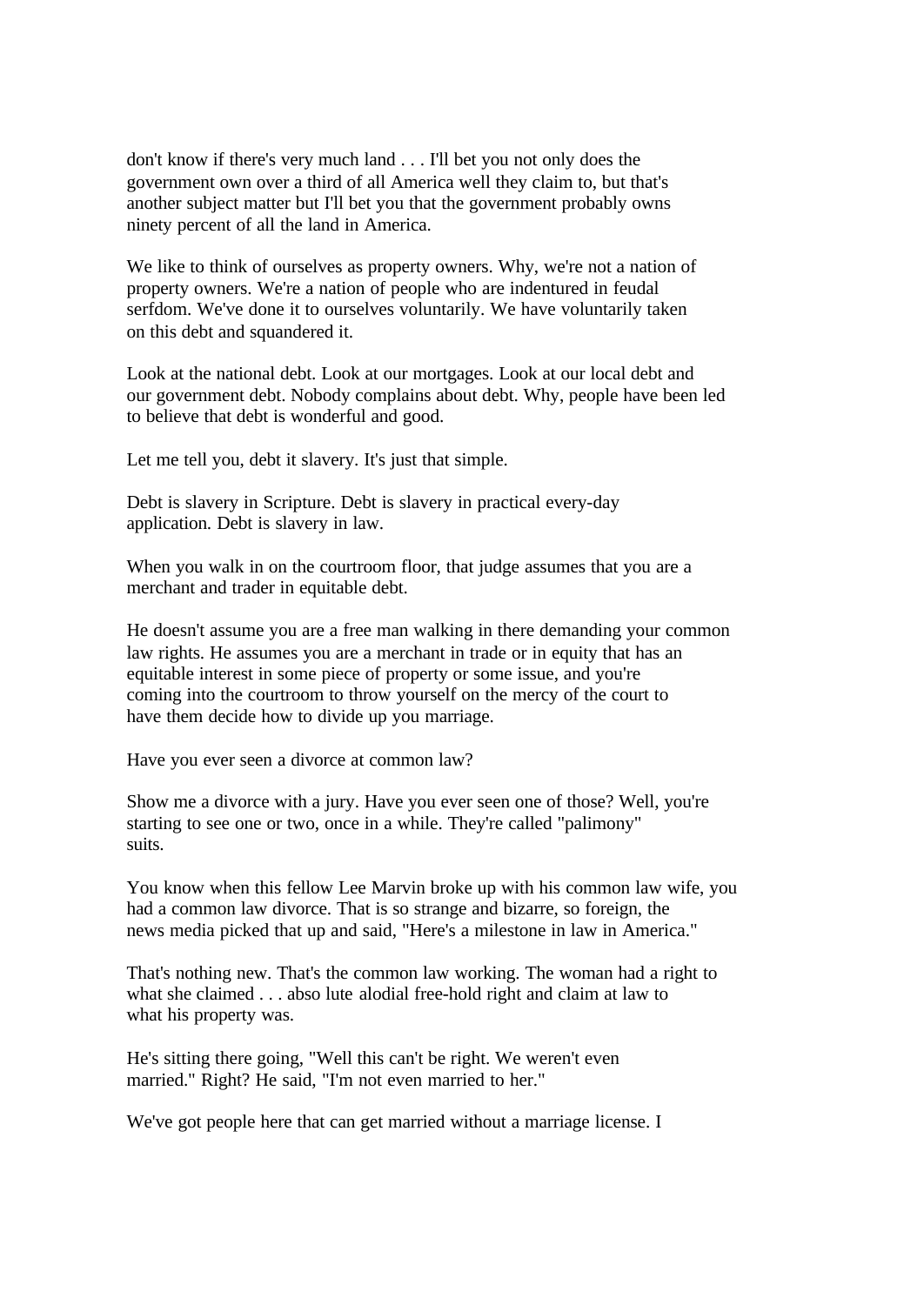just heard of one the other day. A young fellow went out with this lady and had this nice wedding. They couldn't get a preacher to come over there and marry them because you know preachers are licensed.

Do you want to talk about separation of church and state? Don't believe it for a minute. We don't have separation of church and state.

Government licenses all preachers! You show me a preacher in America that's not licensed by his government. I don't know of any. I'm not saying there aren't any. There's probably some of them out there. But as a general rule the churches are all corporate organizations.

Where do you get corporate privilege?

Well, from the government!

The churches are corporations and they are regulated by then by the government. All the preachers are licensed by the government. They're doing something that would otherwise be illegal.

Since when has it been illegal to be a preacher without the government's permission?

I don't claim to be a preacher, but I'll tell you one thing: I sure as Hell don't need my government's permission to tell me whether or not I can or can't be. I don't need my government's permission to do anything. I'm the sovereign, not the government.

When you learn to be the sovereign, then you can learn to be free.

When you go into a court in your county, you're going to find this to be true. The first time that you walk in there, those judges are going to be shocked out of their gourd when you walk in and demand all of your rights at law.

Watch this: "Your honor, I demand all of my rights at law, and I don't wave any of my rights at any time. I'm not coming in here to grovel before you, or to explain to you that I'm guilty. I'm here to tell you that no crime has been committed and I'm not going to plead to this cause of action. There is no cause of action before this court. Driving eighty miles an hour down the road is not against the law. I haven't broken any law. There's no corpus delicti. There's no loss to anybody involved here. There's no contract. There's no penal clause."

Well the poor judges are sitting back there and wondering what sort of foreign and bizarre behavior is this of this fool coming into this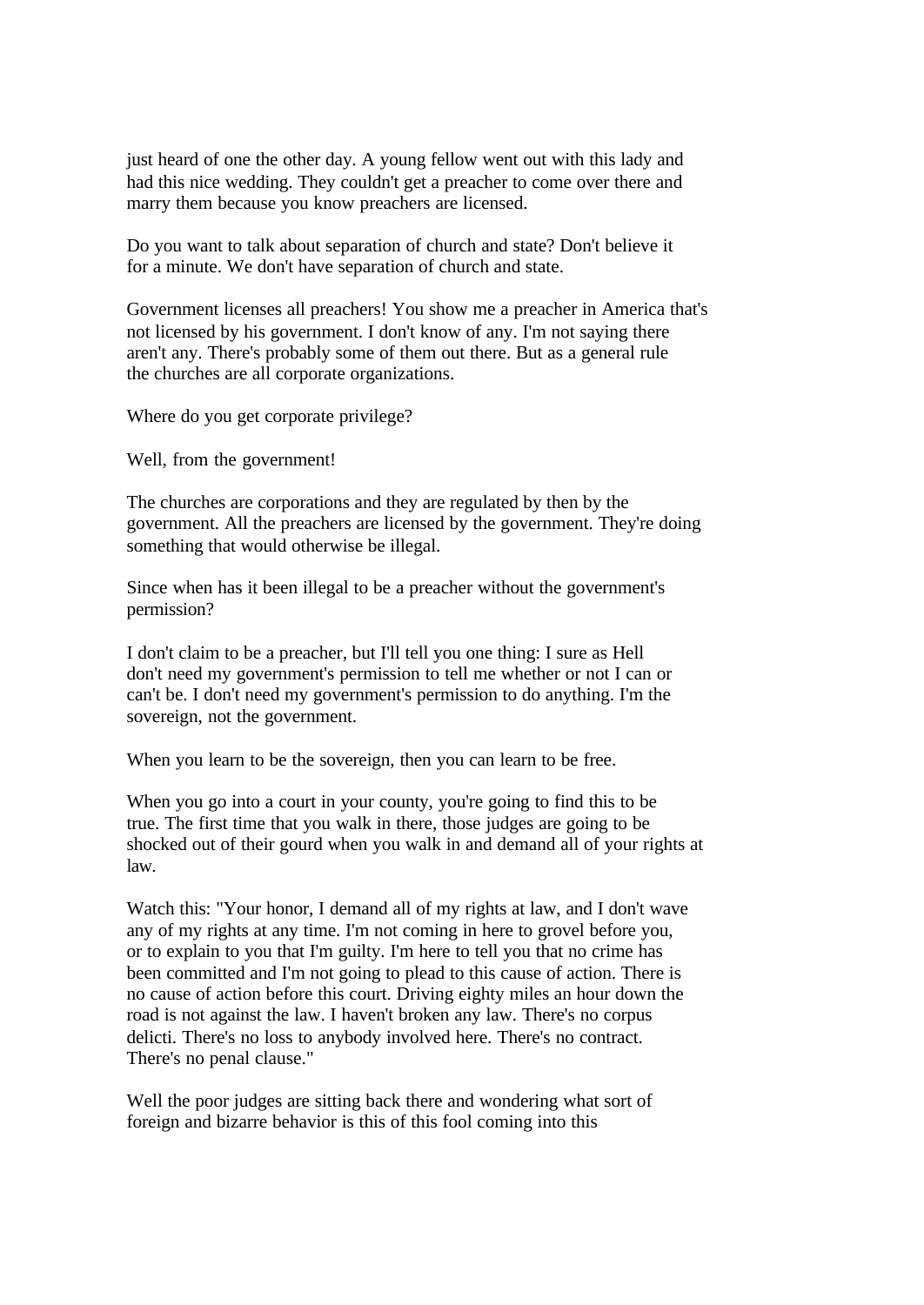courtroom, who doesn't plead guilty.

Not one person in a hundred and pleads not guilty.

If you took a hundred people who plead not guilty, there's not one of those in a hundred that could go in and competently argue his position at law. He goes in and argues, "Well, I didn't do the act."

What's he saying? He's saying, "Well, yeah I was driving the car and I've got the driver's license and the government commissioned me to go out there on that road, but I wasn't going eighty, I was only going sixty-five. I wasn't breaking the speed limit by twenty-five miles an hour, I was only breaking it by ten, and it's for that reason that I'm pleading not guilty."

He can't even shut up and keep his mouth shut. He's got to spill the beans and go into the courtroom and show the judge that he's guilty of doing something even if it isn't what he really did.

That's the problem that our citizenry has. In the last eights years we have moved from status to contract. We are all of us operating in equity.

We've got marriage licenses and so we have children that are owned by our government and controlled. Take your ten year old kid out of school and find out what your government does to you.

Start educating, training and teaching your own kids in your own home and find out what your government is going to say to you.

I'll bet you that you haven't got the nerve to go in there to that school and tell the principle, "I'm taking my kid out of school, dummy. I don't think you are doing good job here. I think I'll just take him home and teach him myself." Try that one.

Your government tells you when to come in and it tells you when to go out. It tells you when to get up and it tells you when to go to bed. You know that's true and I know that's true, we've all lived through it. We've all been raised, educated, taught and trained by the educational system. They taught you how to use the legislative and executive branches of government. They taught you that redress of grievance come by writing letters to the editor and picketing up and down at the state house to get redress of grievance, and writing letters to your congressman.

Poppycock! Balderdash! Bon phooey!

You get redress of grievance, if you are a free man, on the courtroom floor, by being a belligerent claimant in person and demanding it. You walk into